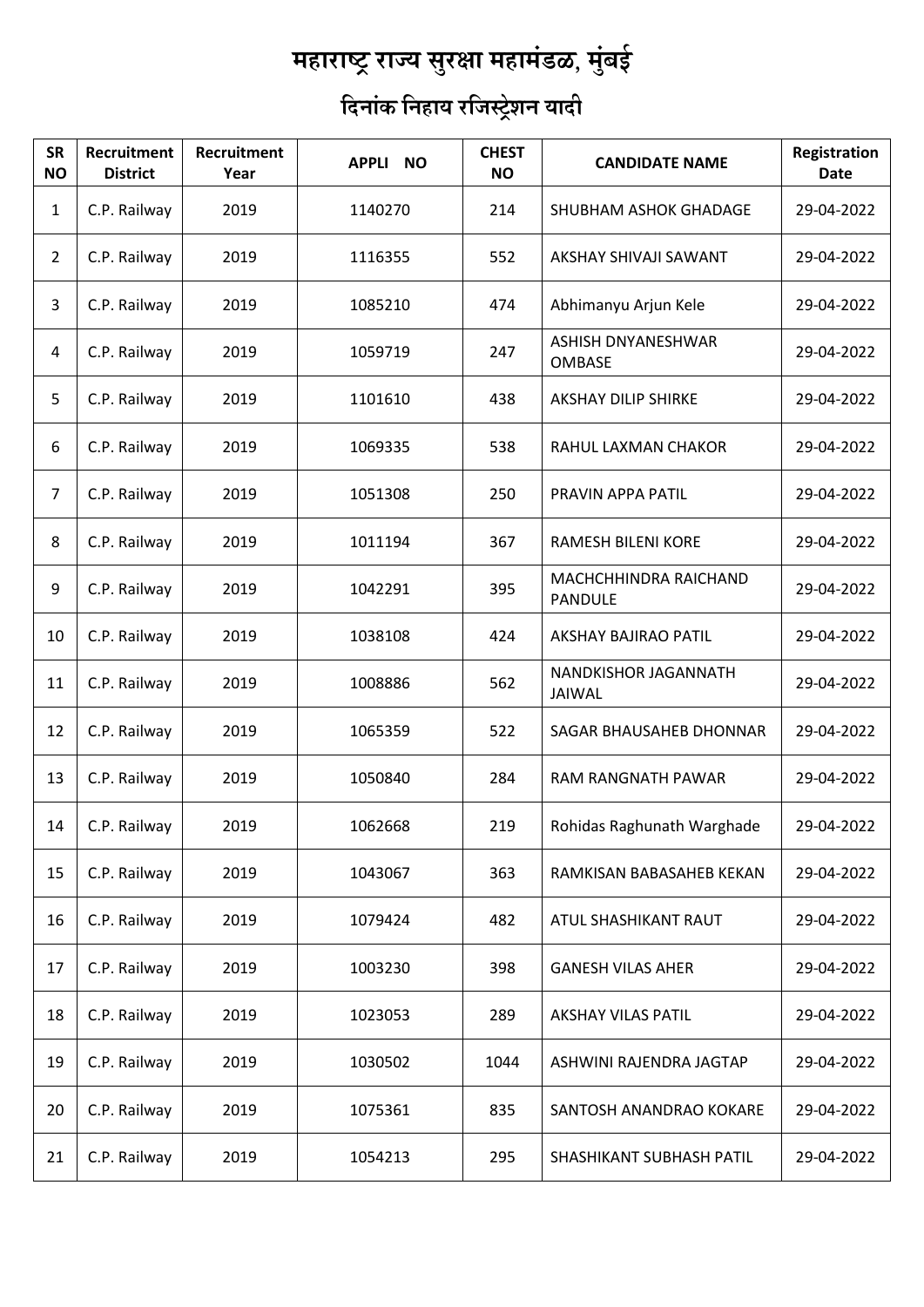| 22 | C.P. Railway | 2019 | 1048666 | 554  | Andhale Govind Vitthal               | 29-04-2022 |
|----|--------------|------|---------|------|--------------------------------------|------------|
| 23 | C.P. Railway | 2019 | 1064559 | 217  | AJIT MADHUKAR HARAD                  | 29-04-2022 |
| 24 | C.P. Railway | 2019 | 1081023 | 544  | SATISH SHIVAJI RANODE                | 29-04-2022 |
| 25 | C.P. Railway | 2019 | 1068616 | 536  | <b>INDRABHAN SUBHASH INGALE</b>      | 29-04-2022 |
| 26 | C.P. Railway | 2019 | 1048531 | 202  | AKSHAY SANJAY WAGH                   | 29-04-2022 |
| 27 | C.P. Railway | 2019 | 1011064 | 425  | NIKHIL BHAGAWAT UGALE                | 29-04-2022 |
| 28 | C.P. Railway | 2019 | 1075192 | 542  | <b>VISHAL BHAUSAHEB KHUTE</b>        | 29-04-2022 |
| 29 | C.P. Railway | 2019 | 1094902 | 410  | SACHIN PANDURANG AHER                | 29-04-2022 |
| 30 | C.P. Railway | 2019 | 1061121 | 297  | PRASAD PANDHARINATH<br><b>BHAGAT</b> | 29-04-2022 |
| 31 | C.P. Railway | 2019 | 1022378 | 865  | Sachin Shivaji Mane                  | 29-04-2022 |
| 32 | C.P. Railway | 2019 | 1027321 | 1062 | POOJA MULAJI KALE                    | 29-04-2022 |
| 33 | C.P. Railway | 2019 | 1029812 | 387  | Rupesh Basvaraj Gonal                | 29-04-2022 |
| 34 | C.P. Railway | 2019 | 1061995 | 1081 | <b>VIDYA PRAKASH RORE</b>            | 29-04-2022 |
| 35 | C.P. Railway | 2019 | 1009206 | 415  | SANDIP KASHINATH MORE                | 29-04-2022 |
| 36 | C.P. Railway | 2019 | 1048305 | 261  | <b>BHAGWAN SUNIL MOHITE</b>          | 29-04-2022 |
| 37 | C.P. Railway | 2019 | 1050168 | 325  | ARJUN HARIBHAU GHODAKE               | 29-04-2022 |
| 38 | C.P. Railway | 2019 | 1007515 | 335  | <b>TRYAMBAK VISHNU DONGRE</b>        | 29-04-2022 |
| 39 | C.P. Railway | 2019 | 1062296 | 1165 | <b>JYOTI SURESH RANE</b>             | 29-04-2022 |
| 40 | C.P. Railway | 2019 | 1095304 | 826  | YOGESH DAYARAM PATIL                 | 29-04-2022 |
| 41 | C.P. Railway | 2019 | 1086795 | 818  | <b>SUDHIR SHANKAR GHUGE</b>          | 29-04-2022 |
| 42 | C.P. Railway | 2019 | 1119360 | 529  | ANNASAHEB RANOBA JADHAV              | 29-04-2022 |
| 43 | C.P. Railway | 2019 | 1081747 | 1053 | PRIYANKA RAJENDRA KEDAR              | 29-04-2022 |
| 44 | C.P. Railway | 2019 | 1028221 | 1099 | <b>CHETNA ASHOK PATIL</b>            | 29-04-2022 |
| 45 | C.P. Railway | 2019 | 1055192 | 1018 | SHANITA NANDKUMAR<br><b>DONGARE</b>  | 29-04-2022 |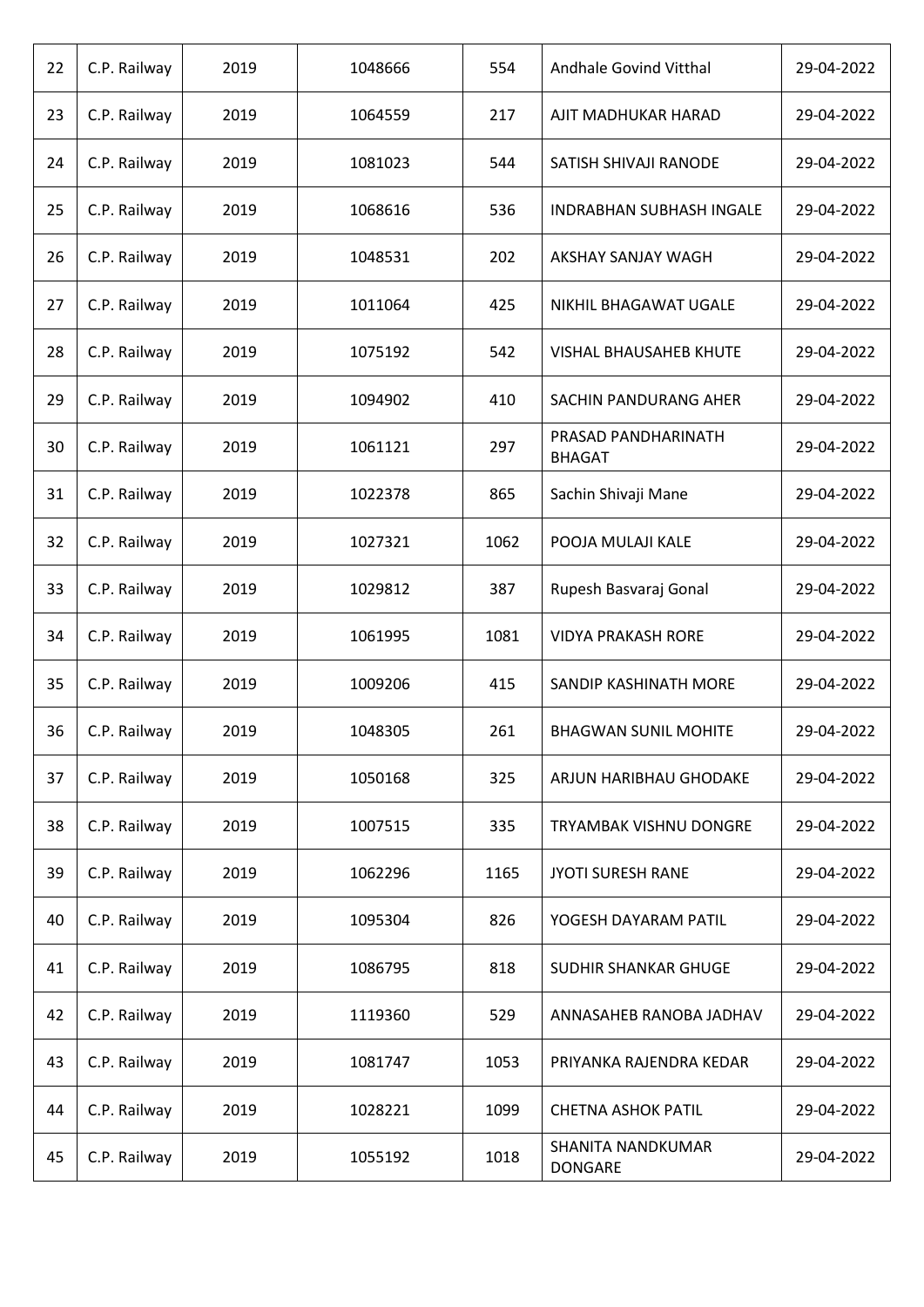| 46 | C.P. Railway | 2019 | 1040250 | 1161 | JAYASHRI BENIRAM BARAI                     | 29-04-2022 |
|----|--------------|------|---------|------|--------------------------------------------|------------|
| 47 | C.P. Railway | 2019 | 1092901 | 1112 | PRAJAKTA SUNIL BARAVKAR                    | 29-04-2022 |
| 48 | C.P. Railway | 2019 | 1093828 | 1022 | SEETA GANPAT DOLAS                         | 29-04-2022 |
| 49 | C.P. Railway | 2019 | 1036641 | 852  | RAMESH KARBHARI TAKALKAR                   | 29-04-2022 |
| 50 | C.P. Railway | 2019 | 1010082 | 813  | santosh sitaram raskar                     | 29-04-2022 |
| 51 | C.P. Railway | 2019 | 1030816 | 828  | SHIVAJI RAMPRASAD SANGALE                  | 02-05-2022 |
| 52 | C.P. Railway | 2019 | 1009823 | 809  | DHANRAJ BALVANT THAKARE                    | 02-05-2022 |
| 53 | C.P. Railway | 2019 | 1034846 | 815  | <b>ABHIJIT RAMDAS GITE</b>                 | 02-05-2022 |
| 54 | C.P. Railway | 2019 | 1089393 | 469  | NARENDRA ASHOK BHALERAO                    | 02-05-2022 |
| 55 | C.P. Railway | 2019 | 1022591 | 1184 | DIPALI APPA KOLEKAR                        | 02-05-2022 |
| 56 | C.P. Railway | 2019 | 1045195 | 1073 | Poonam Dattu Darade                        | 02-05-2022 |
| 57 | C.P. Railway | 2019 | 1059322 | 1096 | VANITA KISAN KUMBHAR                       | 02-05-2022 |
| 58 | C.P. Railway | 2019 | 1089324 | 1126 | ROHINI RAMNATH TURNAR                      | 02-05-2022 |
| 59 | C.P. Railway | 2019 | 1068699 | 1063 | DIPALI ANIL JADHAV                         | 02-05-2022 |
| 60 | C.P. Railway | 2019 | 1062339 | 1160 | pragati Tukaram Yadav                      | 02-05-2022 |
| 61 | C.P. Railway | 2019 | 1063304 | 1065 | RAJESHWARI BANSI SADGIR                    | 02-05-2022 |
| 62 | C.P. Railway | 2019 | 1037909 | 1139 | SAVITA SURESH BHADANGE                     | 02-05-2022 |
| 63 | C.P. Railway | 2019 | 1125027 | 850  | SANDIP RAMCHANDRA<br><b>JAGADALE</b>       | 02-05-2022 |
| 64 | C.P. Railway | 2019 | 1047198 | 823  | <b>DHIKLE SHARAD</b><br><b>CHANDRABHAN</b> | 02-05-2022 |
| 65 | C.P. Railway | 2019 | 1054194 | 1185 | CHHAYA RAJARAM ANDHALE                     | 02-05-2022 |
| 66 | C.P. Railway | 2019 | 1043697 | 1092 | SRUSHTI GANESH MOKAL                       | 02-05-2022 |
| 67 | C.P. Railway | 2019 | 1018028 | 808  | <b>BHARAT ANANDA SHINDE</b>                | 02-05-2022 |
| 68 | C.P. Railway | 2019 | 1039699 | 802  | NANDALAL VASANT SALUNKE                    | 02-05-2022 |
| 69 | C.P. Railway | 2019 | 1007268 | 854  | Sopan Shivaji Patil                        | 02-05-2022 |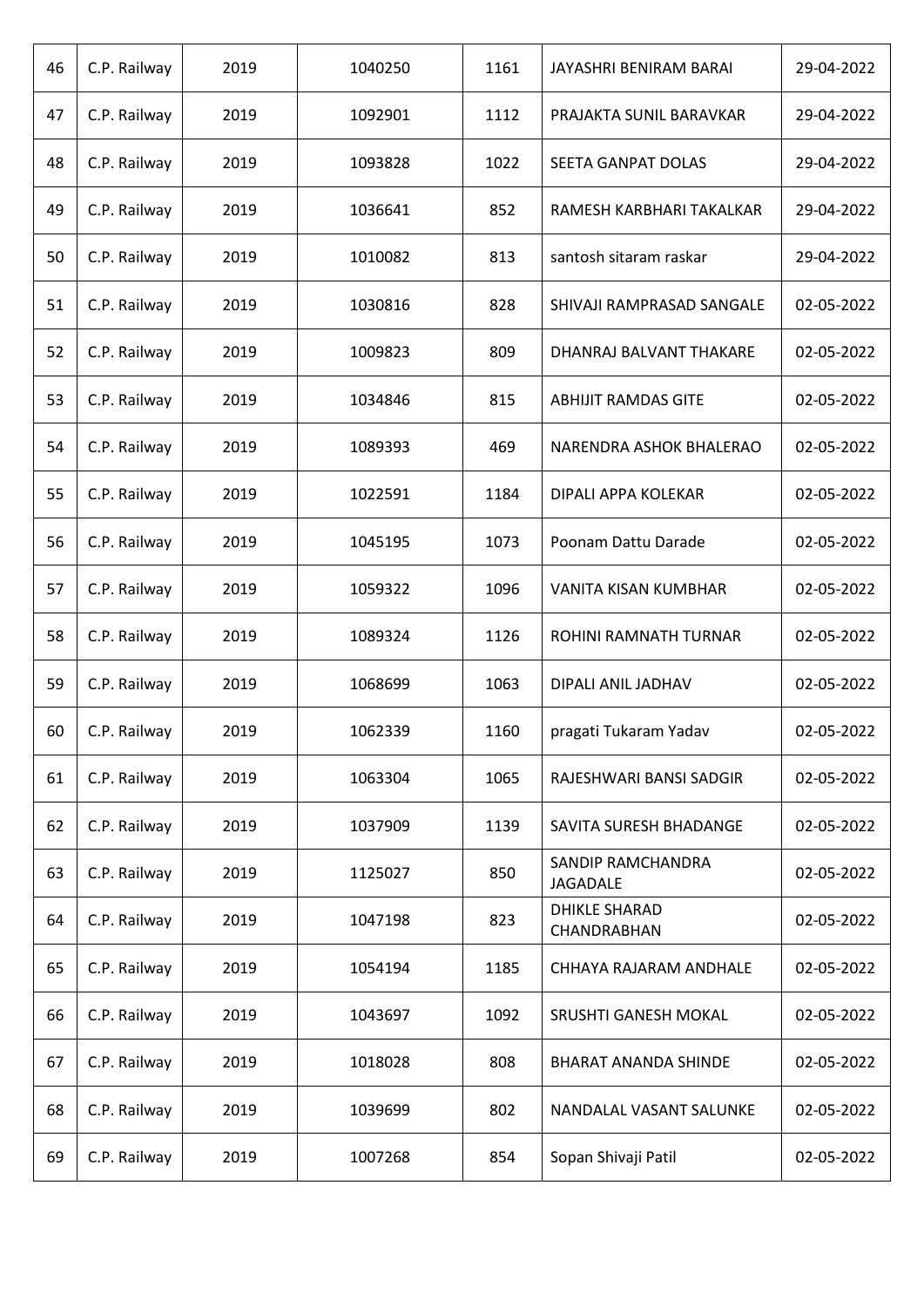| 70 | C.P. Railway   | 2019 | 1048793                      | 309  | Suresh Kalu Khadgir                       | 02-05-2022 |
|----|----------------|------|------------------------------|------|-------------------------------------------|------------|
| 71 | C.P. Railway   | 2019 | 1097233                      | 332  | PRATIK TANAJI CHAVAN                      | 02-05-2022 |
| 72 | C.P. Railway   | 2019 | 1129301                      | 517  | Digambar Shivaji Devmare                  | 02-05-2022 |
| 73 | C.P. Railway   | 2019 | 1030223                      | 1110 | SAVITA GAMPU JADHAVAR                     | 02-05-2022 |
| 74 | C.P. Railway   | 2019 | 1016471                      | 459  | Ritesh Sahebrao Masane                    | 02-05-2022 |
| 75 | C.P. Railway   | 2019 | 1086239                      | 1071 | PRATIBHA ANIL KANDEKAR                    | 02-05-2022 |
| 76 | C.P. Railway   | 2019 | 1064696                      | 810  | <b>BHATESING DASHRATH PATIL</b>           | 02-05-2022 |
| 77 | C.P. Railway   | 2019 | 1073967                      | 311  | <b>SAGAR DHONDIRAM MASKE</b>              | 02-05-2022 |
| 78 | C.P. Railway   | 2019 | 1051569                      | 256  | <b>SURAJ PANDURANG</b><br><b>MOLAWADE</b> | 02-05-2022 |
| 79 | C.P. Railway   | 2019 | 1108426                      | 556  | ROHIT RAJPAL YADAV                        | 02-05-2022 |
| 80 | C.P. Railway   | 2019 | 1097738                      | 1133 | SUPRIYA SANJAY MASKAR                     | 02-05-2022 |
| 81 | C.P. Railway   | 2019 | 1043368                      | 267  | BHAIYA DAGADU PINJARA                     | 02-05-2022 |
| 82 | C.P. Railway   | 2019 | 1049401                      | 1024 | HARSHALA SHAM MORE                        | 02-05-2022 |
| 83 | C.P. Railway   | 2019 | 1026517                      | 1070 | SHITAL VIJAY GANGAWANE                    | 02-05-2022 |
| 84 | C.P. Railway   | 2019 | 1119936                      | 1137 | <b>SUSHILA ANANDA</b><br>SURYAVANSHI      | 02-05-2022 |
| 85 | C.P. Railway   | 2019 | 1020761                      | 381  | MADHAV UTTAM SAMPATE                      | 02-05-2022 |
| 86 | C.P. Railway   | 2019 | 1013286                      | 814  | ARAVIND DATTU CHAVAN                      | 02-05-2022 |
| 87 | C.P. Railway   | 2019 | 1083428                      | 417  | Suhas Subhash Kanade                      | 02-05-2022 |
| 88 | C.P. Railway   | 2019 | 1123986                      | 373  | Mukesh Bugaji Gorde                       | 02-05-2022 |
| 89 | C.P. Railway   | 2019 | 1087537                      | 520  | <b>CHETAN GOVINDRAO RAJAS</b>             | 02-05-2022 |
| 90 | C.P. Railway   | 2019 | 1004289                      | 434  | Rajendra Ananda Dhadam                    | 02-05-2022 |
| 91 | C.P.<br>Mumbai | 2019 | P1 G1 5861719 000<br>134129  | 1604 | AARATI REVANNATH KARDILE                  | 04-05-2022 |
| 92 | C.P.<br>Mumbai | 2019 | P1_G1_15354749_00<br>0635363 | 2220 | AARTI DNYANOBA<br>GHANSAWANT              | 04-05-2022 |
| 93 | C.P.<br>Mumbai | 2019 | P1_G1_6914622_000<br>161204  | 3871 | AASEF ISAK SHAIKH                         | 04-05-2022 |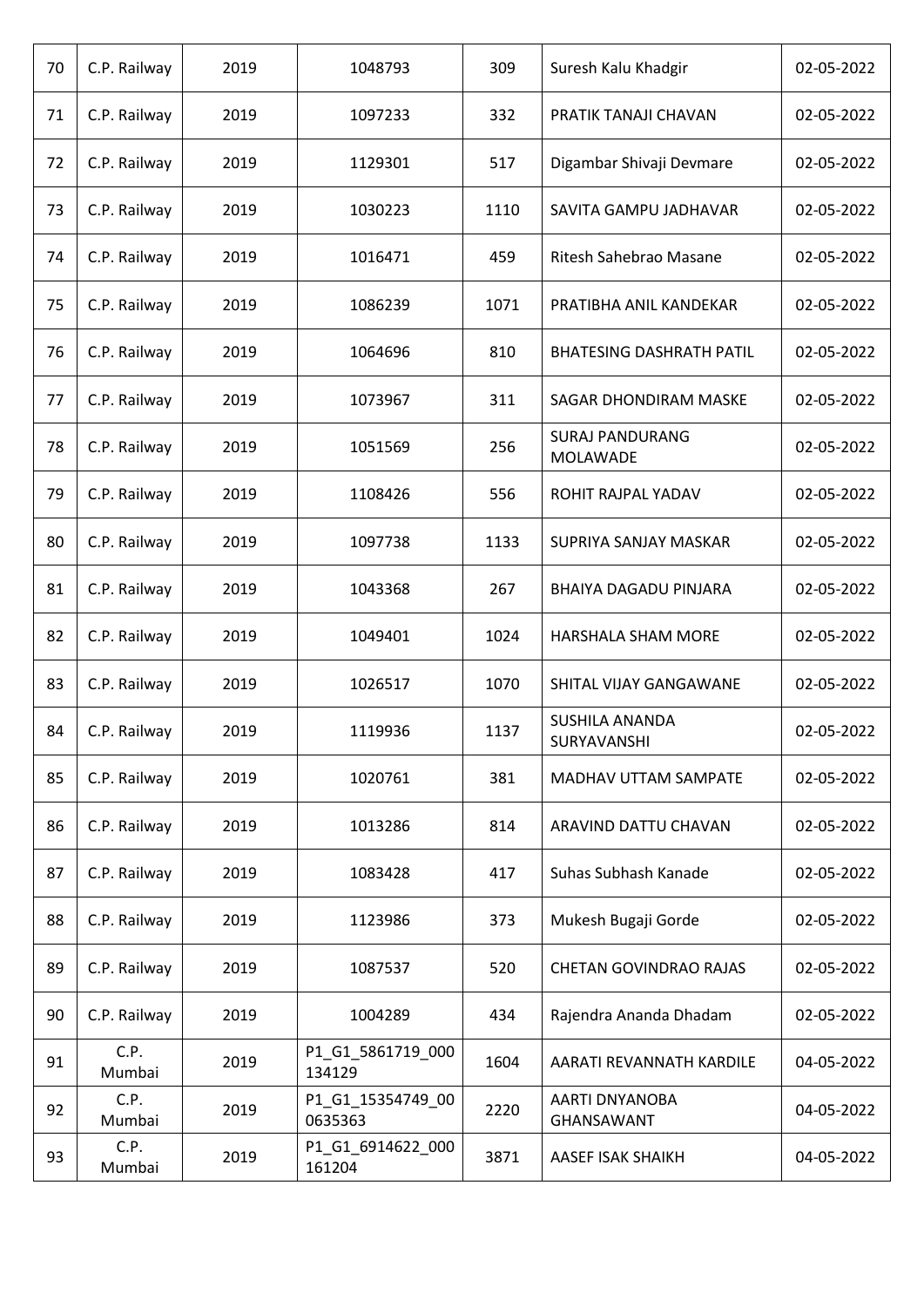| 94  | C.P.<br>Mumbai | 2019 | P1_G1_24207227_00<br>0637747 | 970  | abhishek vasant parle                | 04-05-2022 |
|-----|----------------|------|------------------------------|------|--------------------------------------|------------|
| 95  | C.P.<br>Mumbai | 2019 | P1_G1_15212613_00<br>0450994 | 5322 | ABHISHEKH MUKESH AMBADE              | 04-05-2022 |
| 96  | C.P.<br>Mumbai | 2019 | P1_G1_11525385_00<br>0298356 | 3934 | <b>ADESH SURESH MATE</b>             | 04-05-2022 |
| 97  | C.P.<br>Mumbai | 2019 | P1_G1_18887839_00<br>0568119 | 4134 | AJAY ANURATH KALKUTE                 | 04-05-2022 |
| 98  | C.P.<br>Mumbai | 2019 | P1_G1_6572579_000<br>205942  | 3660 | AJAY PRABHAKAR RATHOD                | 04-05-2022 |
| 99  | C.P.<br>Mumbai | 2019 | P1_G1_23087258_00<br>0604351 | 8665 | ajay shankar kharbe                  | 04-05-2022 |
| 100 | C.P.<br>Mumbai | 2019 | P1 G1 13915499 00<br>0355688 | 4218 | AJAY VISHWAS KUMBHAR                 | 04-05-2022 |
| 101 | C.P.<br>Mumbai | 2019 | P1_G1_5728520_000<br>231723  | 5789 | AJINATH GORAKSHA KHEDKAR             | 04-05-2022 |
| 102 | C.P.<br>Mumbai | 2019 | P1_G1_13179849_00<br>0334189 | 8206 | AJINKYA SANTOSH CHATUR               | 04-05-2022 |
| 103 | C.P.<br>Mumbai | 2019 | P1_G1_15543885_00<br>0413578 | 4354 | AKASH HARIBA KAMBLE                  | 04-05-2022 |
| 104 | C.P.<br>Mumbai | 2019 | P1_G1_26733714_00<br>0704816 | 3779 | Akash Pralhadrao Thakare             | 04-05-2022 |
| 105 | C.P.<br>Mumbai | 2019 | P1 G1 19588047 00<br>0540087 | 4187 | AKASH SAHEBRAO CHAVAN                | 04-05-2022 |
| 106 | C.P.<br>Mumbai | 2019 | P1_G1_14349024_00<br>0368346 | 1615 | AKSHATA SURESH KOLEKAR               | 04-05-2022 |
| 107 | C.P.<br>Mumbai | 2019 | P1_G1_16873928_00<br>0443973 | 3335 | AKSHAY ASHOK RAWOOL                  | 04-05-2022 |
| 108 | C.P.<br>Mumbai | 2019 | P1_G1_10654280_00<br>0265887 | 135  | AKSHAY BAJRANG JAVIR                 | 04-05-2022 |
| 109 | C.P.<br>Mumbai | 2019 | P1 G1 10683879 00<br>0267035 | 5369 | AKSHAY BHIMRAV KORATKAR              | 04-05-2022 |
| 110 | C.P.<br>Mumbai | 2019 | P1_G1_12089048_00<br>0722653 | 5340 | Akshay Machhindra Kole               | 04-05-2022 |
| 111 | C.P.<br>Mumbai | 2019 | P1_G1_10735477_00<br>0269810 | 9233 | AKSHAY MADHUKAR JADHAV               | 04-05-2022 |
| 112 | C.P.<br>Mumbai | 2019 | P1_G1_2723047_000<br>055918  | 8767 | AKSHAY MOHAN MAJGUDE                 | 04-05-2022 |
| 113 | C.P.<br>Mumbai | 2019 | P1_G1_8100377_000<br>214010  | 9438 | AKSHAY RAVINDRA SHINDE               | 04-05-2022 |
| 114 | C.P.<br>Mumbai | 2019 | P1_G1_21754180_00<br>0571721 | 189  | AKSHAY SHAHAJI BARGE                 | 04-05-2022 |
| 115 | C.P.<br>Mumbai | 2019 | P1_G1_20001932_00<br>0534610 | 4183 | AKSHAYKUMAR SAHEBRAO<br><b>MOHOD</b> | 04-05-2022 |
| 116 | C.P.<br>Mumbai | 2019 | P1_G1_7493614_000<br>176261  | 3665 | ALUKHMAN AKHADAR PATEL               | 04-05-2022 |
| 117 | C.P.<br>Mumbai | 2019 | P1 G1 7502771 000<br>176329  | 4291 | <b>AMAR ADHIK PATIL</b>              | 04-05-2022 |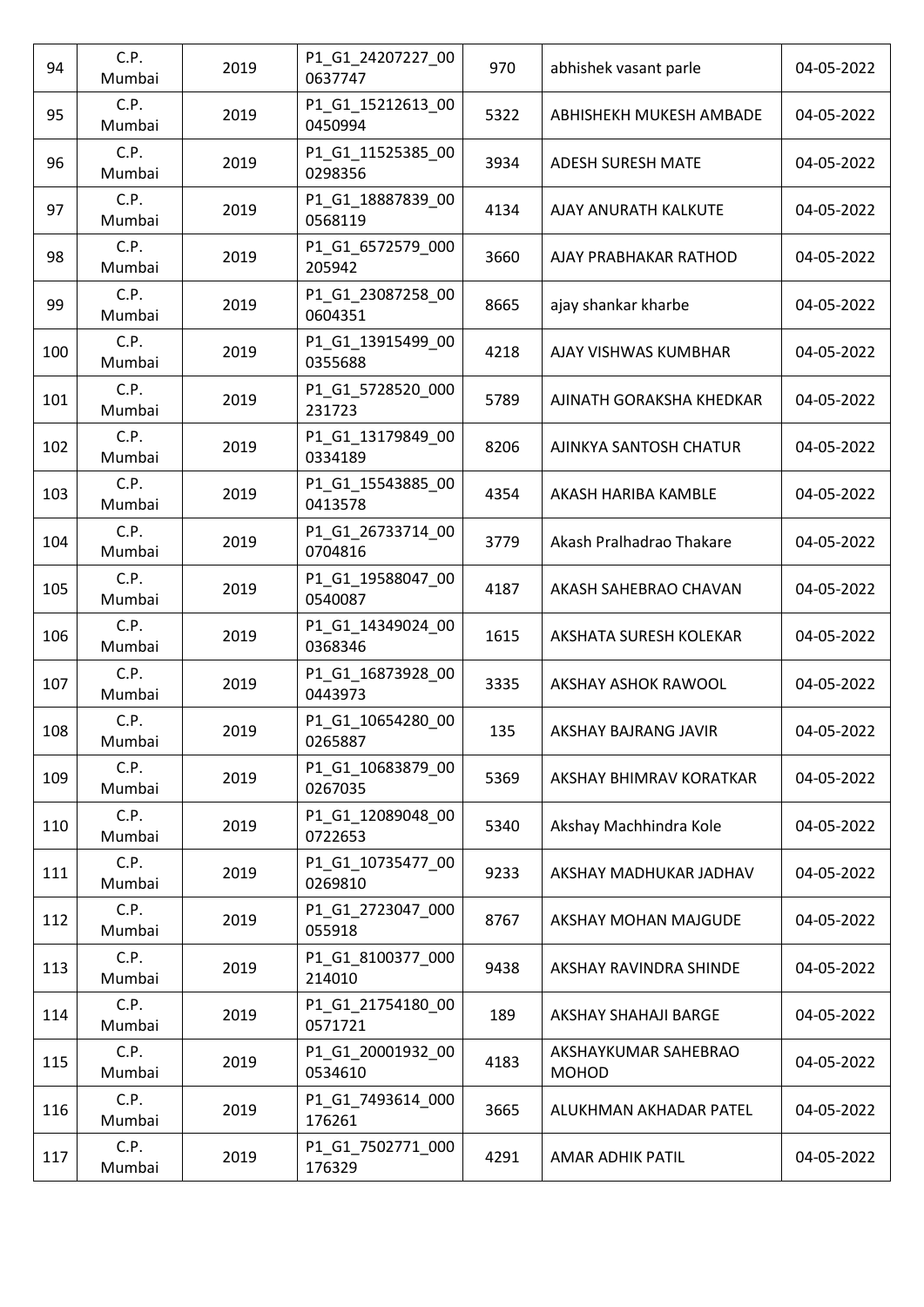| 118 | C.P.<br>Mumbai | 2019 | P1_G1_151852_0000<br>00711   | 6192 | AMBADAS KISAN DHANGAR            | 04-05-2022 |
|-----|----------------|------|------------------------------|------|----------------------------------|------------|
| 119 | C.P.<br>Mumbai | 2019 | P1_G1_1472063_000<br>024588  | 6060 | <b>AMOL ASHOK DEORE</b>          | 04-05-2022 |
| 120 | C.P.<br>Mumbai | 2019 | P1_G1_5831160_000<br>174869  | 642  | AMOL RAMBHAU AVHAD               | 04-05-2022 |
| 121 | C.P.<br>Mumbai | 2019 | P1_G1_12174101_00<br>0615963 | 2089 | AMRUTA TANAJI TADAKHE            | 04-05-2022 |
| 122 | C.P.<br>Mumbai | 2019 | P1 G1 1215011 000<br>561634  | 9397 | ANAND BABURAO YELKAR             | 04-05-2022 |
| 123 | C.P.<br>Mumbai | 2019 | P1_G1_7398721_000<br>174713  | 6767 | <b>ANIKTA DILIP KALE</b>         | 04-05-2022 |
| 124 | C.P.<br>Mumbai | 2019 | P1_G1_145302_0000<br>63462   | 9065 | ANIL BHAUSAHEB GHUGE             | 04-05-2022 |
| 125 | C.P.<br>Mumbai | 2019 | P1_G1_2482253_000<br>047114  | 5061 | ANIL CHINTAMAN TARASE            | 04-05-2022 |
| 126 | C.P.<br>Mumbai | 2019 | P1_G1_6358407_000<br>151673  | 4121 | ANIL MACHHINDRA CHAVAN           | 04-05-2022 |
| 127 | C.P.<br>Mumbai | 2019 | P1_G1_21123718_00<br>0874547 | 6186 | ANIL MURLIDHAR BORADE            | 04-05-2022 |
| 128 | C.P.<br>Mumbai | 2019 | P1_G1_9738803_000<br>240084  | 8055 | ANIL SHANKAR MEDEDAR             | 04-05-2022 |
| 129 | C.P.<br>Mumbai | 2019 | P1_G1_15344427_00<br>0397606 | 2784 | anjana kisan thombare            | 04-05-2022 |
| 130 | C.P.<br>Mumbai | 2019 | P1_G1_15331866_00<br>0397160 | 2952 | Anjana Namdev Kumthekar          | 04-05-2022 |
| 131 | C.P.<br>Mumbai | 2019 | P1_G1_14668803_00<br>0431032 | 2522 | ANKITA TUKARAM PATIL             | 04-05-2022 |
| 132 | C.P.<br>Mumbai | 2019 | P1_G1_4345109_000<br>092976  | 2039 | ANURADHA SHRIKRUSHNA<br>WANKHADE | 04-05-2022 |
| 133 | C.P.<br>Mumbai | 2019 | P1_G1_3202391_000<br>065237  | 5399 | Arjun Dagduba Jagtap             | 04-05-2022 |
| 134 | C.P.<br>Mumbai | 2019 | P1 G1 6831426 000<br>159694  | 9334 | ARJUN GANGARAM YAMKAR            | 04-05-2022 |
| 135 | C.P.<br>Mumbai | 2019 | P1_G1_28692805_00<br>0751125 | 4435 | ARJUN SADASHIV HAJARE            | 04-05-2022 |
| 136 | C.P.<br>Mumbai | 2019 | P1 G1 4995960 000<br>109686  | 3852 | <b>ARUN MAHADU MORE</b>          | 04-05-2022 |
| 137 | C.P.<br>Mumbai | 2019 | P1_G1_7426662_000<br>174402  | 9392 | ARVIND RAMCHANDRA DESAI          | 04-05-2022 |
| 138 | C.P.<br>Mumbai | 2019 | P1_G1_10544151_00<br>0265470 | 663  | ASHISH NARAYAN SURYA             | 04-05-2022 |
| 139 | C.P.<br>Mumbai | 2019 | P1_G1_20548226_00<br>0549588 | 8289 | ASHOK UTTAMRAO SHINDE            | 04-05-2022 |
| 140 | C.P.<br>Mumbai | 2019 | P1_G1_14489282_00<br>0376065 | 7684 | ASHWINI ARUN DHONGE              | 04-05-2022 |
| 141 | C.P.<br>Mumbai | 2019 | P1_G1_10355123_00<br>0258030 | 1761 | ashwini machindra biradar        | 05-05-2022 |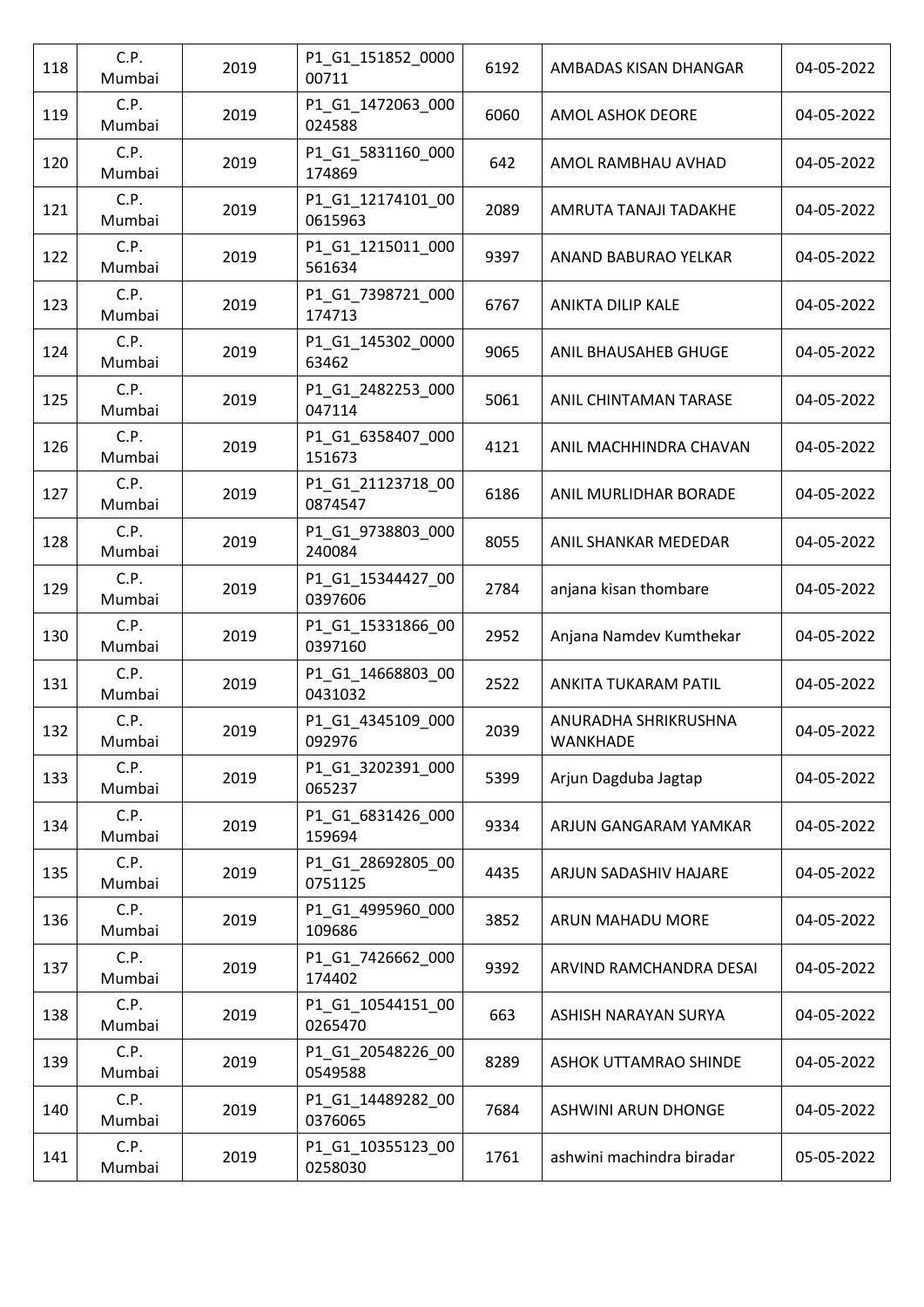| 142 | C.P.<br>Mumbai | 2019 | P1_G1_6376453_000<br>147976  | 7475 | ASHWINI NAMDEO KHARMATE                  | 05-05-2022 |
|-----|----------------|------|------------------------------|------|------------------------------------------|------------|
| 143 | C.P.<br>Mumbai | 2019 | P1_G1_769431_0000<br>10668   | 4059 | ASLAM BABU DARGEWALE                     | 05-05-2022 |
| 144 | C.P.<br>Mumbai | 2019 | P1_G1_4685977_000<br>171155  | 7597 | ASMA TAHERALI SHAIKH                     | 05-05-2022 |
| 145 | C.P.<br>Mumbai | 2019 | P1_G1_7167350_000<br>354424  | 5443 | avinash devidas dawkhar                  | 05-05-2022 |
| 146 | C.P.<br>Mumbai | 2019 | P1_G1_2087871_000<br>038066  | 598  | AVINASH KRISHNA GHANEKAR                 | 05-05-2022 |
| 147 | C.P.<br>Mumbai | 2019 | P1_G1_3893758_000<br>082232  | 4417 | AVINASH SAMBHAJI PAWAR                   | 05-05-2022 |
| 148 | C.P.<br>Mumbai | 2019 | P1_G1_13394845_00<br>0345056 | 3800 | AVIRAJ PANDIT PATIL                      | 05-05-2022 |
| 149 | C.P.<br>Mumbai | 2019 | P1_G1_2105799_000<br>038614  | 5744 | <b>BABARAYA BHANUDAS BADE</b>            | 05-05-2022 |
| 150 | C.P.<br>Mumbai | 2019 | P1_G1_1682235_000<br>029756  | 318  | Babasaheb Dnyandeo Sable                 | 05-05-2022 |
| 151 | C.P.<br>Mumbai | 2019 | P1_G1_3579630_000<br>279577  | 1442 | BABASAHEB SUBHASH MISAL                  | 05-05-2022 |
| 152 | C.P.<br>Mumbai | 2019 | P1_G1_16538784_00<br>0434613 | 3817 | <b>Baliram Motiram Mundhe</b>            | 05-05-2022 |
| 153 | C.P.<br>Mumbai | 2019 | P1_G1_3383807_000<br>567848  | 3851 | BANDU SHIVAJI JADHAV                     | 05-05-2022 |
| 154 | C.P.<br>Mumbai | 2019 | P1_G1_7494104_000<br>176560  | 5573 | <b>BHAGWAN RAJENDRA PATIL</b>            | 05-05-2022 |
| 155 | C.P.<br>Mumbai | 2019 | P1_G1_3705695_000<br>078609  | 8898 | <b>BHAGWANTA LAXMAN</b><br><b>BAMBLE</b> | 05-05-2022 |
| 156 | C.P.<br>Mumbai | 2019 | P1_G1_2783624_000<br>272595  | 2864 | <b>BHAGYASHRI SIDDHARAM</b><br>JANAGE    | 05-05-2022 |
| 157 | C.P.<br>Mumbai | 2019 | P1_G1_10841907_00<br>0271084 | 3833 | <b>BHARAT ANNA RANSHUR</b>               | 05-05-2022 |
| 158 | C.P.<br>Mumbai | 2019 | P1_G1_25838129_00<br>0718292 | 5166 | BHARAT CHTRABHUJ KADAM                   | 05-05-2022 |
| 159 | C.P.<br>Mumbai | 2019 | P1_G1_16681684_00<br>0437990 | 6906 | Bharti Bahiru Pujari                     | 05-05-2022 |
| 160 | C.P.<br>Mumbai | 2019 | P1_G1_4160251_000<br>087803  | 998  | <b>BHAUSAHEB EKNATH GARJE</b>            | 05-05-2022 |
| 161 | C.P.<br>Mumbai | 2019 | P1_G1_7248758_000<br>173364  | 6124 | <b>BHAUSHAEB SOMNATH LAD</b>             | 05-05-2022 |
| 162 | C.P.<br>Mumbai | 2019 | P1_G1_20106201_00<br>0536517 | 4355 | <b>BHIM GYANADEV KAWALE</b>              | 05-05-2022 |
| 163 | C.P.<br>Mumbai | 2019 | P1_G1_11748888_00<br>0302560 | 4175 | <b>BHIMRAO WAMAN KAMBLE</b>              | 05-05-2022 |
| 164 | C.P.<br>Mumbai | 2019 | P1_G1_26326222_00<br>0694114 | 510  | <b>BHUSHAN EKNATH MALI</b>               | 05-05-2022 |
| 165 | C.P.<br>Mumbai | 2019 | P1_G1_9862957_000<br>846641  | 5798 | Bhushan Rajendra Kadu                    | 05-05-2022 |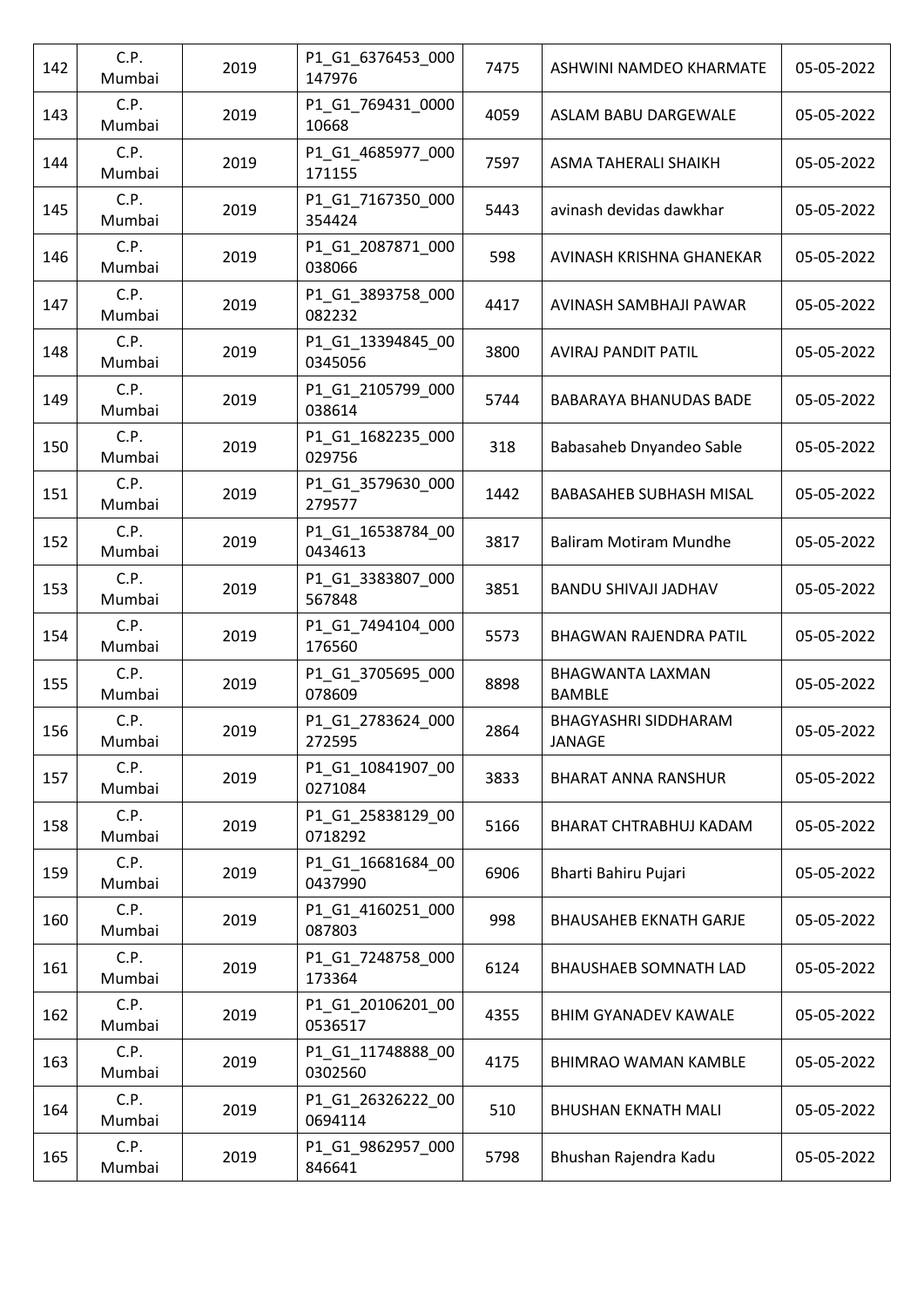| 166 | C.P.<br>Mumbai | 2019 | P1_G1_9620018_000<br>237153  | 9411 | <b>BHUSHAN RAJU DUBE</b>                     | 05-05-2022 |
|-----|----------------|------|------------------------------|------|----------------------------------------------|------------|
| 167 | C.P.<br>Mumbai | 2019 | P1_G1_2230752_000<br>040877  | 5413 | <b>CHANDAN ARUNRAO</b><br><b>BANAITKAR</b>   | 05-05-2022 |
| 168 | C.P.<br>Mumbai | 2019 | P1 G1 10225017 00<br>0255868 | 1344 | <b>CHANDRAKANT MANOHAR</b><br><b>DHATRAK</b> | 05-05-2022 |
| 169 | C.P.<br>Mumbai | 2019 | P1_G1_3626017_000<br>077211  | 8980 | <b>CHETAN GULABRAO MASRAM</b>                | 05-05-2022 |
| 170 | C.P.<br>Mumbai | 2019 | P1_G1_22539040_00<br>0593180 | 1622 | CHHAYA MALESH DAMAN                          | 05-05-2022 |
| 171 | C.P.<br>Mumbai | 2019 | P1_G1_3826054_000<br>079934  | 4312 | DATTA MAROTI PANDITWAD                       | 05-05-2022 |
| 172 | C.P.<br>Mumbai | 2019 | P1_G1_15027021_00<br>0389099 | 3819 | DATTATRYA SUNDARRAO<br><b>MAHALNAR</b>       | 05-05-2022 |
| 173 | C.P.<br>Mumbai | 2019 | P1_G1_8449005_000<br>203420  | 1414 | DEEPAK MADHAVRAO PAWAR                       | 05-05-2022 |
| 174 | C.P.<br>Mumbai | 2019 | P1_G1_21179277_00<br>0567649 | 3932 | DEEPAK PANDURANG BODKE                       | 05-05-2022 |
| 175 | C.P.<br>Mumbai | 2019 | P1_G1_3272423_000<br>066357  | 6284 | DEVENDRA KUMAR WARUDE                        | 05-05-2022 |
| 176 | C.P.<br>Mumbai | 2019 | P1_G1_10955018_00<br>0507072 | 5850 | DEVIDAS KONDIRAM RAUT                        | 05-05-2022 |
| 177 | C.P.<br>Mumbai | 2019 | P1_G1_6235760_000<br>152280  | 3902 | DHANANJAY VASANT DHASADE                     | 05-05-2022 |
| 178 | C.P.<br>Mumbai | 2019 | P1_G1_4297819_000<br>277983  | 1860 | DHANASHRI SUBHASH MISAL                      | 05-05-2022 |
| 179 | C.P.<br>Mumbai | 2019 | P1_G1_3730339_000<br>078202  | 8802 | DHANRAJ BALARAM SALUNKHE                     | 05-05-2022 |
| 180 | C.P.<br>Mumbai | 2019 | P1_G1_27865135_00<br>0762388 | 2777 | DHANSHREE BHIVA GUJALE                       | 05-05-2022 |
| 181 | C.P.<br>Mumbai | 2019 | P1_G1_5008088_000<br>110678  | 6203 | DILEEP KASHINATH PATIL                       | 05-05-2022 |
| 182 | C.P.<br>Mumbai | 2019 | P1_G1_14854518_00<br>0384875 | 9294 | DILIP BHANUDAS VAIDYA                        | 05-05-2022 |
| 183 | C.P.<br>Mumbai | 2019 | P1_G1_15465326_00<br>0407306 | 9025 | Dilip Mahadu Kanoje                          | 05-05-2022 |
| 184 | C.P.<br>Mumbai | 2019 | P1_G1_815841_0000<br>11423   | 6374 | DIPAK BHANUDAS KHARADE                       | 05-05-2022 |
| 185 | C.P.<br>Mumbai | 2019 | P1_G1_4456184_000<br>675280  | 8963 | DIPAK LAXMAN LILAKE                          | 05-05-2022 |
| 186 | C.P.<br>Mumbai | 2019 | P1_G1_2200229_000<br>381769  | 5298 | DIPAK RAMCHANDRA GARUDE                      | 05-05-2022 |
| 187 | C.P.<br>Mumbai | 2019 | P1_G1_13784664_00<br>0463396 | 3116 | DIPAK SANJAY PANCHAL                         | 05-05-2022 |
| 188 | C.P.<br>Mumbai | 2019 | P1_G1_20762501_00<br>0803631 | 6572 | dipali nakusha kitture                       | 05-05-2022 |
| 189 | C.P.<br>Mumbai | 2019 | P1_G1_2859516_000<br>484191  | 2543 | DIPALI SHAHAJI KARCHE                        | 05-05-2022 |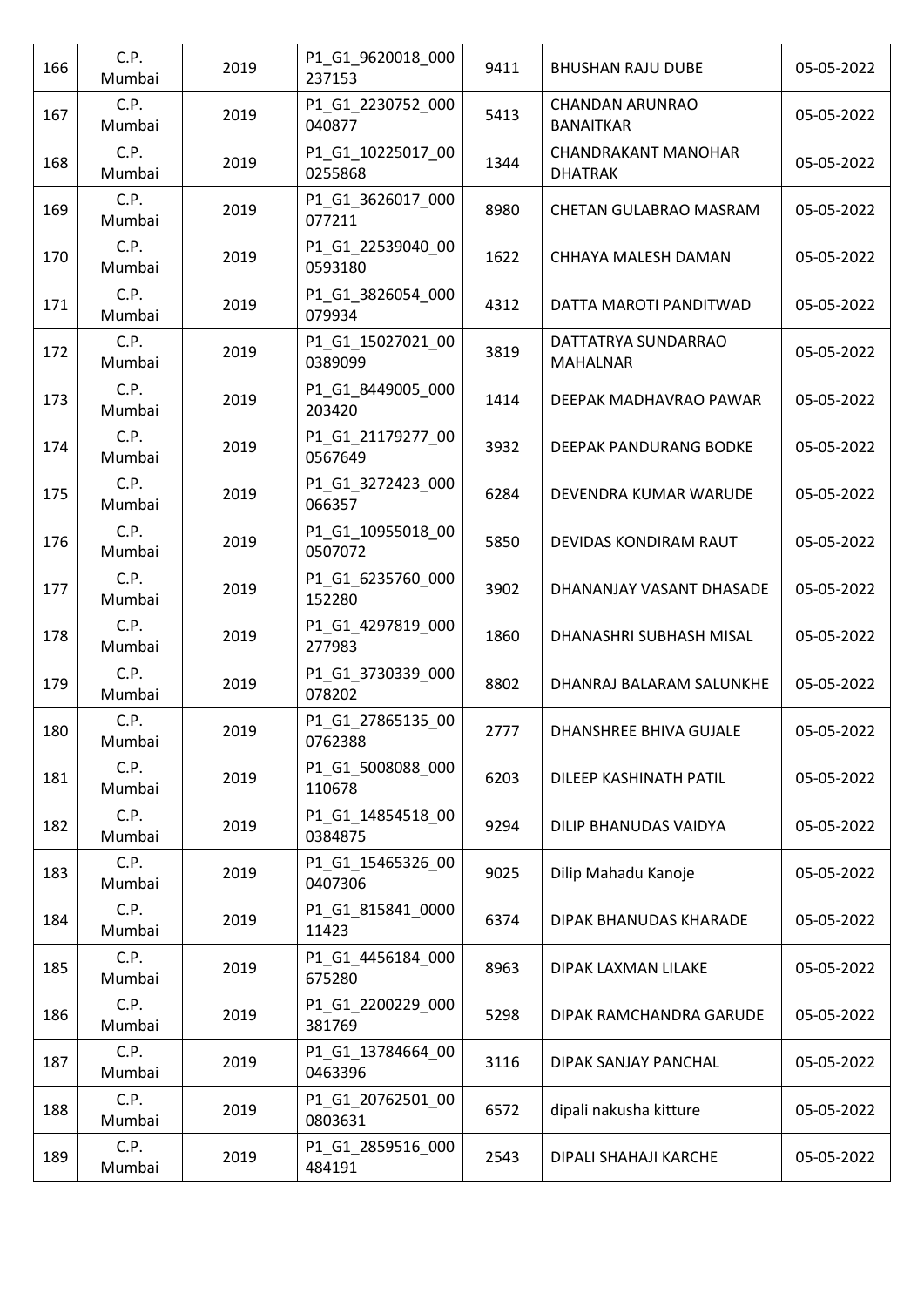| 190 | C.P.<br>Mumbai | 2019 | P1_G1_25744543_00<br>0712361 | 7773 | Divya Tulshidas Shahane               | 05-05-2022 |
|-----|----------------|------|------------------------------|------|---------------------------------------|------------|
| 191 | C.P.<br>Mumbai | 2019 | P1_G1_4803130_000<br>195618  | 3726 | Dnyanoba Dattatraya Bhatane           | 06-05-2022 |
| 192 | C.P.<br>Mumbai | 2019 | P1_G1_6128095_000<br>140680  | 2654 | Durga Manik Kumbhar                   | 06-05-2022 |
| 193 | C.P.<br>Mumbai | 2019 | P1_G1_21561421_00<br>0604133 | 8077 | FARHAN ASLAM SAIYYAD                  | 06-05-2022 |
| 194 | C.P.<br>Mumbai | 2019 | P1_G1_11525370_00<br>0297876 | 3244 | <b>GANESH BALU CHAVAN</b>             | 06-05-2022 |
| 195 | C.P.<br>Mumbai | 2019 | P1_G1_7850389_000<br>190550  | 120  | <b>GANESH BHAUSAHEB HONDE</b>         | 06-05-2022 |
| 196 | C.P.<br>Mumbai | 2019 | P1_G1_27286124_00<br>0731831 | 9249 | <b>GANESH DATTATRAYA</b><br>SHINAGARE | 06-05-2022 |
| 197 | C.P.<br>Mumbai | 2019 | P1_G1_19083233_00<br>0508231 | 4275 | <b>GANESH DHONDIBA CHORAT</b>         | 06-05-2022 |
| 198 | C.P.<br>Mumbai | 2019 | P1_G1_28594465_00<br>0750386 | 5398 | <b>GANESH EKNATH SHINDE</b>           | 06-05-2022 |
| 199 | C.P.<br>Mumbai | 2019 | P1 G1 768085 0000<br>12740   | 8183 | <b>GANESH JAGNNATH DEVRUKHE</b>       | 06-05-2022 |
| 200 | C.P.<br>Mumbai | 2019 | P1_G1_20490675_00<br>0757137 | 336  | <b>GANESH SHAHAJI KURHADE</b>         | 06-05-2022 |
| 201 | C.P.<br>Mumbai | 2019 | P1_G1_21778386_00<br>0572384 | 3886 | <b>GANESH TANAJI HULAGE</b>           | 06-05-2022 |
| 202 | C.P.<br>Mumbai | 2019 | P1_G1_3929630_000<br>416143  | 9107 | <b>GANESH YASHWANT GURAV</b>          | 06-05-2022 |
| 203 | C.P.<br>Mumbai | 2019 | P1_G1_2124100_000<br>038933  | 9297 | <b>GAURAV DEVIDAS CHAVAN</b>          | 06-05-2022 |
| 204 | C.P.<br>Mumbai | 2019 | P1_G1_20966999_00<br>0594274 | 5276 | <b>GAURAV SHANTARAM ZENDE</b>         | 06-05-2022 |
| 205 | C.P.<br>Mumbai | 2019 | P1_G1_6832438_000<br>160364  | 5822 | <b>GIRISH HEMANTRAO POTE</b>          | 06-05-2022 |
| 206 | C.P.<br>Mumbai | 2019 | P1 G1 1421617 000<br>023655  | 4324 | <b>GOKUL BHASKAR KHEDKAR</b>          | 06-05-2022 |
| 207 | C.P.<br>Mumbai | 2019 | P1_G1_8520520_000<br>207465  | 374  | <b>GOPINATH GOVIND CHOURE</b>         | 06-05-2022 |
| 208 | C.P.<br>Mumbai | 2019 | P1_G1_2749329_000<br>054177  | 1291 | HANMANTRAO ROHIDAS<br><b>MOHITE</b>   | 06-05-2022 |
| 209 | C.P.<br>Mumbai | 2019 | P1_G1_13066901_00<br>0404188 | 2019 | HARSHADA VINOD SHAHARE                | 06-05-2022 |
| 210 | C.P.<br>Mumbai | 2019 | P1_G1_18671052_00<br>0496957 | 5615 | Hrishikesh Shivraj Birajdar           | 06-05-2022 |
| 211 | C.P.<br>Mumbai | 2019 | P1_G1_4268380_000<br>228360  | 3785 | <b>IMRAN YUNUS SHAIKH</b>             | 06-05-2022 |
| 212 | C.P.<br>Mumbai | 2019 | P1_G1_718745_0000<br>09405   | 5029 | IRFANSHA RASHIDSHA SHA                | 06-05-2022 |
| 213 | C.P.<br>Mumbai | 2019 | P1_G1_3844557_000<br>433960  | 4077 | <b>ISHWAR GANPAT SAPKAL</b>           | 06-05-2022 |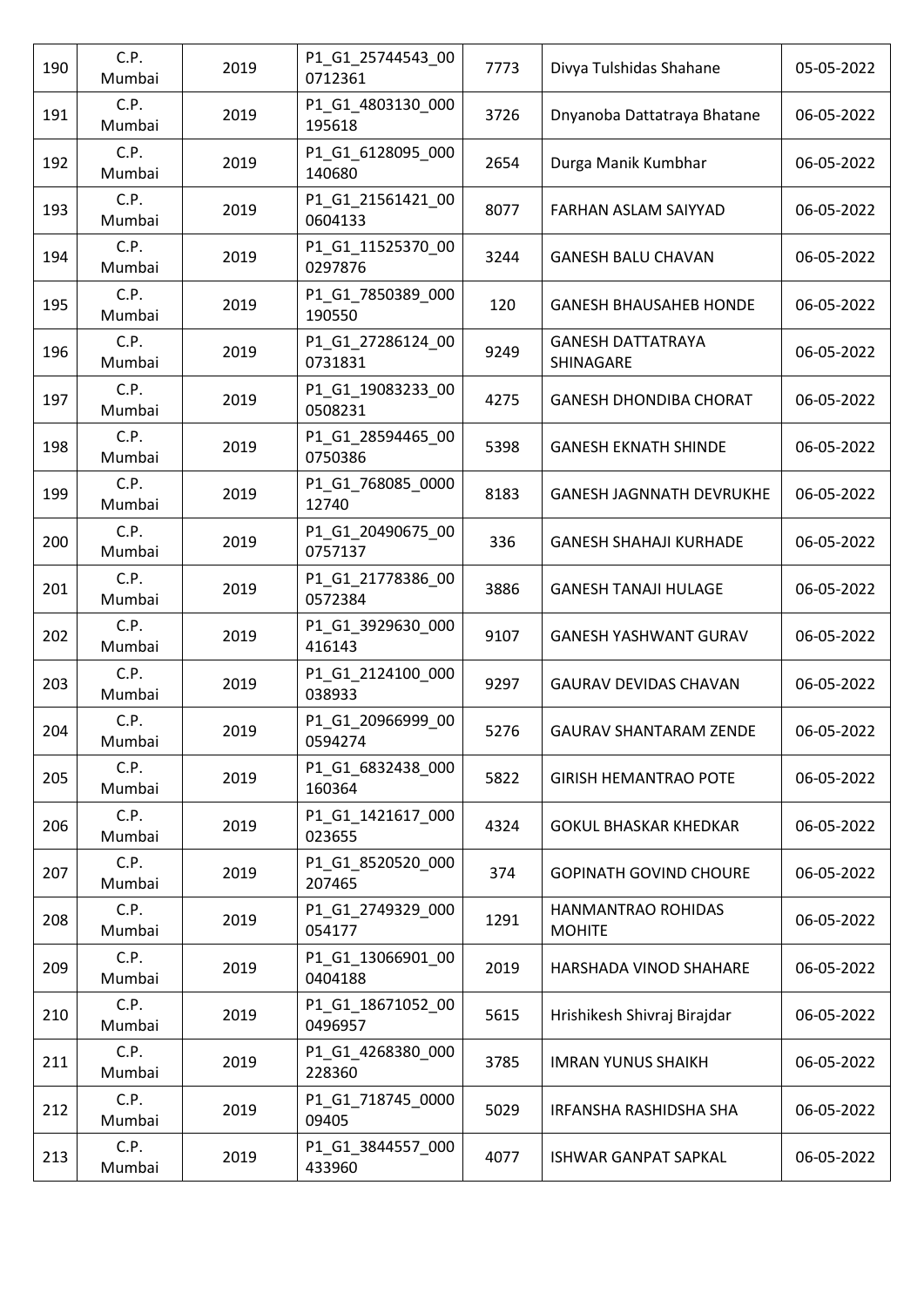| 214 | C.P.<br>Mumbai | 2019 | P1_G1_15845865_00<br>0415509 | 1204 | JADHAV PRASHANT PRAKASH         | 06-05-2022 |
|-----|----------------|------|------------------------------|------|---------------------------------|------------|
| 215 | C.P.<br>Mumbai | 2019 | P1_G1_17585289_00<br>0472227 | 8924 | JAGDISH SHANTARAM PAWAR         | 06-05-2022 |
| 216 | C.P.<br>Mumbai | 2019 | P1_G1_30853732_00<br>0821475 | 3885 | jayaram khandu takale           | 06-05-2022 |
| 217 | C.P.<br>Mumbai | 2019 | P1_G1_6842690_000<br>380475  | 188  | jayesh eknath parab             | 06-05-2022 |
| 218 | C.P.<br>Mumbai | 2019 | P1 G1 3140019 000<br>062943  | 7957 | JAYSHRI RAJIV TAYDE             | 06-05-2022 |
| 219 | C.P.<br>Mumbai | 2019 | P1_G1_18613635_00<br>0494711 | 5704 | JITENDRA ARJUN CHOPKAR          | 06-05-2022 |
| 220 | C.P.<br>Mumbai | 2019 | P1_G1_23780967_00<br>0628196 | 1015 | JITENDRA TRIMBAK PAWAR          | 06-05-2022 |
| 221 | C.P.<br>Mumbai | 2019 | P1_G1_5848743_000<br>132695  | 9362 | JIVAN BHAUSAHEB KAUTE           | 06-05-2022 |
| 222 | C.P.<br>Mumbai | 2019 | P1_G1_3498752_000<br>071452  | 4330 | <b>JIVAN LAXMAN MASKE</b>       | 06-05-2022 |
| 223 | C.P.<br>Mumbai | 2019 | P1_G1_25540754_00<br>0791173 | 2963 | <b>JYOTI VINAYAK BHANDARKAR</b> | 06-05-2022 |
| 224 | C.P.<br>Mumbai | 2019 | P1_G1_8349338_000<br>542311  | 4242 | KAILAS RAJU DHOTRE              | 06-05-2022 |
| 225 | C.P.<br>Mumbai | 2019 | P1_G1_12640086_00<br>0321688 | 5210 | KAKASAHEB ANNA DEVKATE          | 06-05-2022 |
| 226 | C.P.<br>Mumbai | 2019 | P1_G1_15640513_00<br>0407787 | 1805 | Kalyani Shivaji Mutrak          | 06-05-2022 |
| 227 | C.P.<br>Mumbai | 2019 | P1_G1_16493631_00<br>0432575 | 126  | KAMLESH SAHEBRAO NIKAM          | 06-05-2022 |
| 228 | C.P.<br>Mumbai | 2019 | P1_G1_9314003_000<br>227984  | 1890 | <b>KANCHAN SAMPAT SANGLE</b>    | 06-05-2022 |
| 229 | C.P.<br>Mumbai | 2019 | P1_G1_10045682_00<br>0251244 | 5095 | <b>KARAN SHAM GADE</b>          | 06-05-2022 |
| 230 | C.P.<br>Mumbai | 2019 | P1_G1_20521816_00<br>0549121 | 3986 | <b>KARTIK KISHOR DALVI</b>      | 06-05-2022 |
| 231 | C.P.<br>Mumbai | 2019 | P1_G1_10031567_00<br>0248870 | 1232 | Kashinath Ramchandra Birajdar   | 06-05-2022 |
| 232 | C.P.<br>Mumbai | 2019 | P1 G1 13049864 00<br>0336108 | 2172 | KAVITA RAVINDRA DESAI           | 06-05-2022 |
| 233 | C.P.<br>Mumbai | 2019 | P1_G1_32287000_00<br>0855050 | 782  | KIRAN PRAKASH CHAUDHARY         | 06-05-2022 |
| 234 | C.P.<br>Mumbai | 2019 | P1_G1_8513956_000<br>204886  | 2117 | KOMAL DATTU KAMBALE             | 06-05-2022 |
| 235 | C.P.<br>Mumbai | 2019 | P1_G1_12202436_00<br>0321336 | 2104 | Komal Dilip Thorat              | 06-05-2022 |
| 236 | C.P.<br>Mumbai | 2019 | P1_G1_16610249_00<br>0437180 | 7335 | KOMAL GORAKH DAGADKHAIR         | 06-05-2022 |
| 237 | C.P.<br>Mumbai | 2019 | P1_G1_19567103_00<br>0523929 | 6614 | KOMAL VASANT SHINDE             | 06-05-2022 |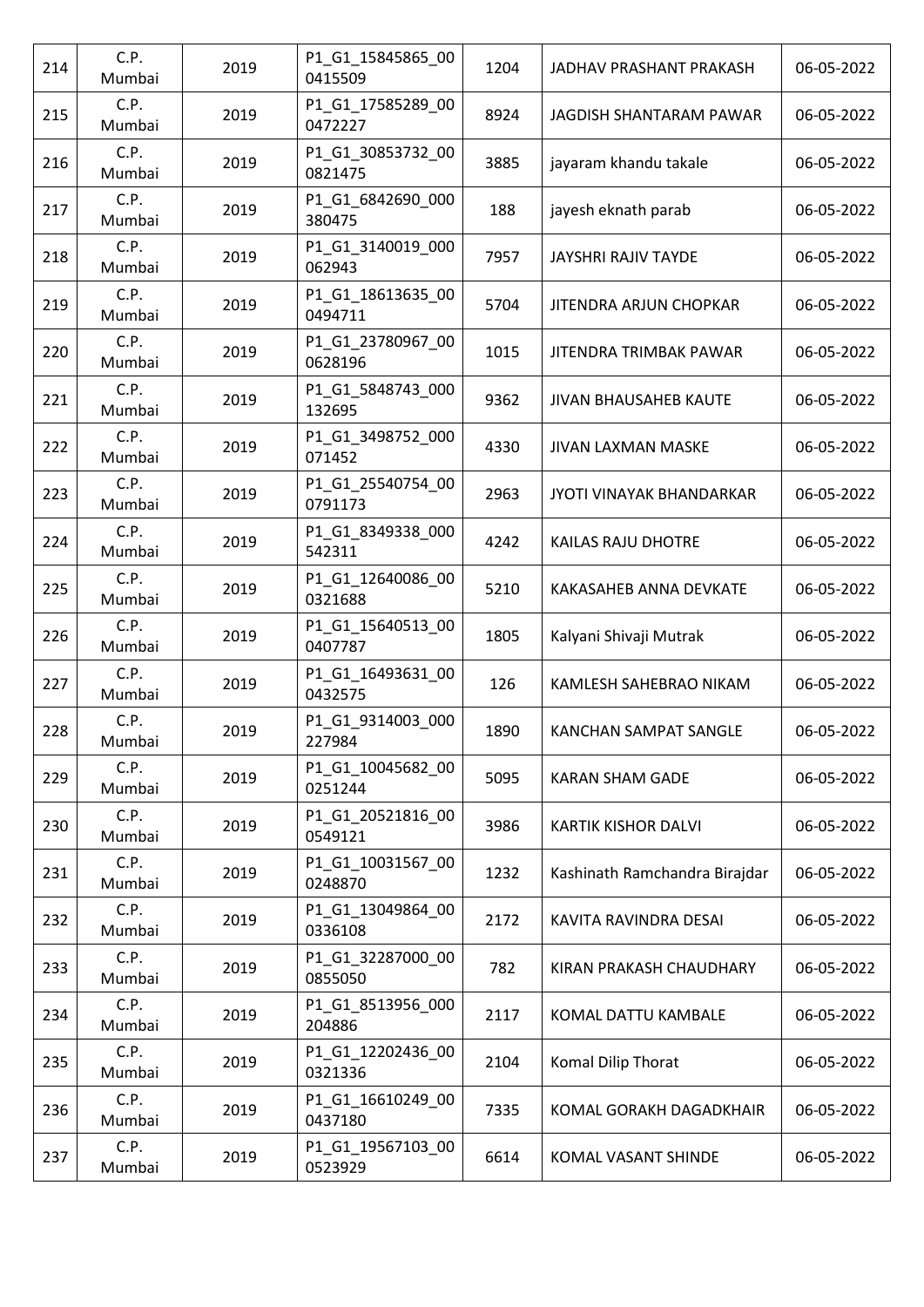| 238 | C.P.<br>Mumbai | 2019 | P1_G1_8406697_000<br>273368  | 2831 | KRISHNA BRIJRAJ KUSHWAHA                    | 06-05-2022 |
|-----|----------------|------|------------------------------|------|---------------------------------------------|------------|
| 239 | C.P.<br>Mumbai | 2019 | P1_G1_2577200_000<br>429957  | 8846 | Krushana Bhanudas Wanve                     | 06-05-2022 |
| 240 | C.P.<br>Mumbai | 2019 | P1_G1_22429937_00<br>0641740 | 8863 | KRUSHNA LALA KANADE                         | 06-05-2022 |
| 241 | C.P.<br>Mumbai | 2019 | P1_G1_12943587_00<br>0341264 | 5140 | KULDEEP GAJANAN WANI                        | 09-05-2022 |
| 242 | C.P.<br>Mumbai | 2019 | P1 G1 12252234 00<br>0657372 | 2909 | kumudini yashawant chavan                   | 09-05-2022 |
| 243 | C.P.<br>Mumbai | 2019 | P1_G1_10192082_00<br>0253617 | 75   | KUNAL ANIL ADULKAR                          | 09-05-2022 |
| 244 | C.P.<br>Mumbai | 2019 | P1_G1_11101713_00<br>0279024 | 5043 | KUNAL ARUN GAIKAWAD                         | 09-05-2022 |
| 245 | C.P.<br>Mumbai | 2019 | P1_G1_18355298_00<br>0487089 | 8809 | KUNAL DIPAK KAMBLE                          | 09-05-2022 |
| 246 | C.P.<br>Mumbai | 2019 | P1_G1_13562445_00<br>0349326 | 1475 | LAD RAJARAM SARJERAO                        | 09-05-2022 |
| 247 | C.P.<br>Mumbai | 2019 | P1_G1_12966083_00<br>0494223 | 91   | Lahu Ashok Kshirsagar                       | 09-05-2022 |
| 248 | C.P.<br>Mumbai | 2019 | P1_G1_6998184_000<br>398601  | 2682 | Laxmi Raju Gavali                           | 09-05-2022 |
| 249 | C.P.<br>Mumbai | 2019 | P1_G1_13693515_00<br>0348889 | 8992 | LOKESH GANGADHAR RANGARI                    | 09-05-2022 |
| 250 | C.P.<br>Mumbai | 2019 | P1_G1_10331292_00<br>0257246 | 1303 | <b>MADAN KRISHNA LAHANE</b>                 | 09-05-2022 |
| 251 | C.P.<br>Mumbai | 2019 | P1_G1_8014526_000<br>192058  | 6328 | <b>MADHUKAR KERU TODKAR</b>                 | 09-05-2022 |
| 252 | C.P.<br>Mumbai | 2019 | P1_G1_17461791_00<br>0462079 | 2621 | MADHURI RAMESH GARGOTE                      | 09-05-2022 |
| 253 | C.P.<br>Mumbai | 2019 | P1 G1 7635016 000<br>179987  | 1525 | <b>MAHADEO TUKARAM</b><br><b>JONDHALE</b>   | 09-05-2022 |
| 254 | C.P.<br>Mumbai | 2019 | P1 G1 8811213 000<br>220597  | 9361 | <b>MAHESH ANAND PADEKAR</b>                 | 09-05-2022 |
| 255 | C.P.<br>Mumbai | 2019 | P1 G1 14505811 00<br>0437945 | 3061 | Mahesh Dilip Kadam                          | 09-05-2022 |
| 256 | C.P.<br>Mumbai | 2019 | P1_G1_5828711_000<br>132415  | 3937 | MALHARI SHIVAJI INGAVALE                    | 09-05-2022 |
| 257 | C.P.<br>Mumbai | 2019 | P1 G1 7655603 000<br>185510  | 7752 | <b>MAMTA HARI RATHOD</b>                    | 09-05-2022 |
| 258 | C.P.<br>Mumbai | 2019 | P1_G1_810309_0000<br>12045   | 1497 | <b>MANDAVE SANJEEV</b><br><b>KRISHNARAO</b> | 09-05-2022 |
| 259 | C.P.<br>Mumbai | 2019 | P1_G1_8644296_000<br>211818  | 3861 | <b>MANGESH MORSING RATHOD</b>               | 09-05-2022 |
| 260 | C.P.<br>Mumbai | 2019 | P1_G1_10822042_00<br>0271026 | 5942 | <b>MANGESH SHANKAR ABHALE</b>               | 09-05-2022 |
| 261 | C.P.<br>Mumbai | 2019 | P1 G1 2637951 000<br>245024  | 1053 | Mangesh Vishnu Khutwad                      | 09-05-2022 |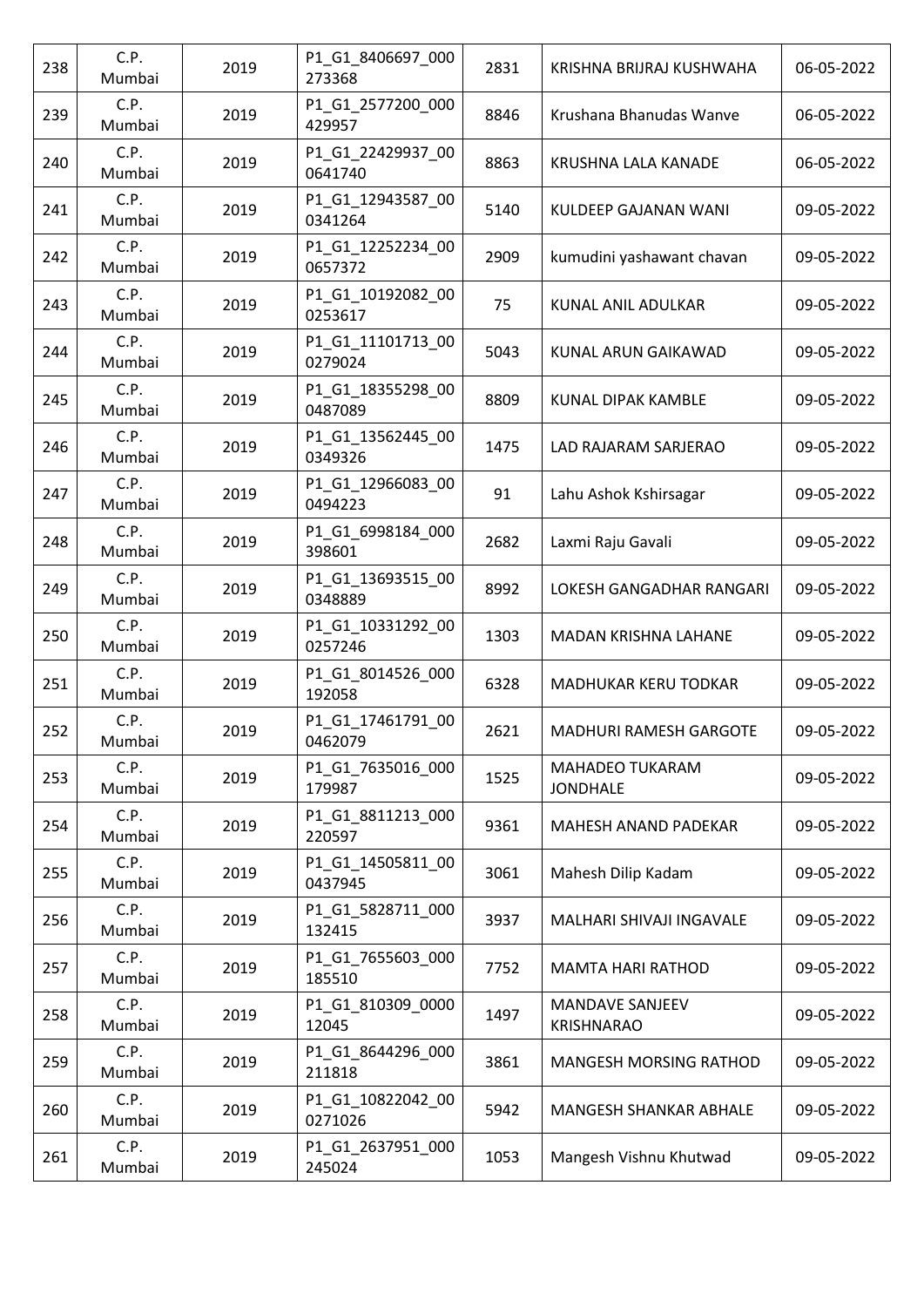| 262 | C.P.<br>Mumbai | 2019 | P1_G1_2767879_000<br>054414  | 1508 | MARUTI SATGONDA KOSHTI                      | 09-05-2022 |
|-----|----------------|------|------------------------------|------|---------------------------------------------|------------|
| 263 | C.P.<br>Mumbai | 2019 | P1_G1_2863572_000<br>079251  | 2947 | MAYA HIRAMAN PAWAR                          | 09-05-2022 |
| 264 | C.P.<br>Mumbai | 2019 | P1_G1_10511837_00<br>0263255 | 1953 | <b>MAYA SHAHAJI MOHARE</b>                  | 09-05-2022 |
| 265 | C.P.<br>Mumbai | 2019 | P1_G1_12567169_00<br>0323070 | 7927 | <b>MAYA SUNIL KOLEKAR</b>                   | 09-05-2022 |
| 266 | C.P.<br>Mumbai | 2019 | P1 G1 13918041 00<br>0557016 | 1899 | mayakka mhasidh vhanmane                    | 09-05-2022 |
| 267 | C.P.<br>Mumbai | 2019 | P1_G1_6216600_000<br>152286  | 4217 | MAYUR BALU DHAWARE                          | 09-05-2022 |
| 268 | C.P.<br>Mumbai | 2019 | P1_G1_22564061_00<br>0588932 | 248  | <b>MAYUR MARUTI MANE</b>                    | 09-05-2022 |
| 269 | C.P.<br>Mumbai | 2019 | P1_G1_20661427_00<br>0566925 | 388  | Mayur Pandhari Wankhede                     | 09-05-2022 |
| 270 | C.P.<br>Mumbai | 2019 | P1_G1_6655725_000<br>155028  | 4428 | <b>MAYUR RAMLAL PARDESHI</b>                | 09-05-2022 |
| 271 | C.P.<br>Mumbai | 2019 | P1_G1_10956745_00<br>0475476 | 5626 | Mayur Vijay Koli                            | 09-05-2022 |
| 272 | C.P.<br>Mumbai | 2019 | P1_G1_19111788_00<br>0513841 | 6951 | Mayuri Goraksh Dhobale                      | 09-05-2022 |
| 273 | C.P.<br>Mumbai | 2019 | P1 G1 10319023 00<br>0256467 | 2978 | <b>MAYURI RAGHUNATH</b><br><b>CHAUDHARI</b> | 09-05-2022 |
| 274 | C.P.<br>Mumbai | 2019 | P1_G1_21325344_00<br>0561150 | 6894 | <b>MAYURI SATISH DHOTRE</b>                 | 09-05-2022 |
| 275 | C.P.<br>Mumbai | 2019 | P1_G1_10583934_00<br>0264416 | 2498 | <b>MAYURI SUBHASH NIKAM</b>                 | 09-05-2022 |
| 276 | C.P.<br>Mumbai | 2019 | P1_G1_11858124_00<br>0305511 | 2365 | mhalsa kisan suryawanshi                    | 09-05-2022 |
| 277 | C.P.<br>Mumbai | 2019 | P1_G1_4787274_000<br>235348  | 3239 | MINAJ ALMUDDIN SHAIKH                       | 09-05-2022 |
| 278 | C.P.<br>Mumbai | 2019 | P1 G1 15286618 00<br>0574120 | 2067 | MOHINI NANDKUMAR SABALE                     | 09-05-2022 |
| 279 | C.P.<br>Mumbai | 2019 | P1_G1_17453910_00<br>0461187 | 2629 | mohini subhash sanap                        | 09-05-2022 |
| 280 | C.P.<br>Mumbai | 2019 | P1 G1 251766 0000<br>01630   | 5412 | <b>MOHSIN BABBU SHEIKH</b>                  | 09-05-2022 |
| 281 | C.P.<br>Mumbai | 2019 | P1 G1 2250878 000<br>041327  | 4049 | MURLIDHAR HARIDAS BANDE                     | 09-05-2022 |
| 282 | C.P.<br>Mumbai | 2019 | P1_G1_15369061_00<br>0402757 | 564  | Nagesh Hanmant Pidge                        | 09-05-2022 |
| 283 | C.P.<br>Mumbai | 2019 | P1_G1_4577326_000<br>099059  | 4210 | NAMDEO RAMESH SARODE                        | 09-05-2022 |
| 284 | C.P.<br>Mumbai | 2019 | P1_G1_4494006_000<br>096684  | 8162 | NANAJI DIGAMBAR KARPE                       | 09-05-2022 |
| 285 | C.P.<br>Mumbai | 2019 | P1 G1 7866982 000<br>194668  | 9405 | NANDAKUMAR GANPAT<br>SALUNKHE               | 09-05-2022 |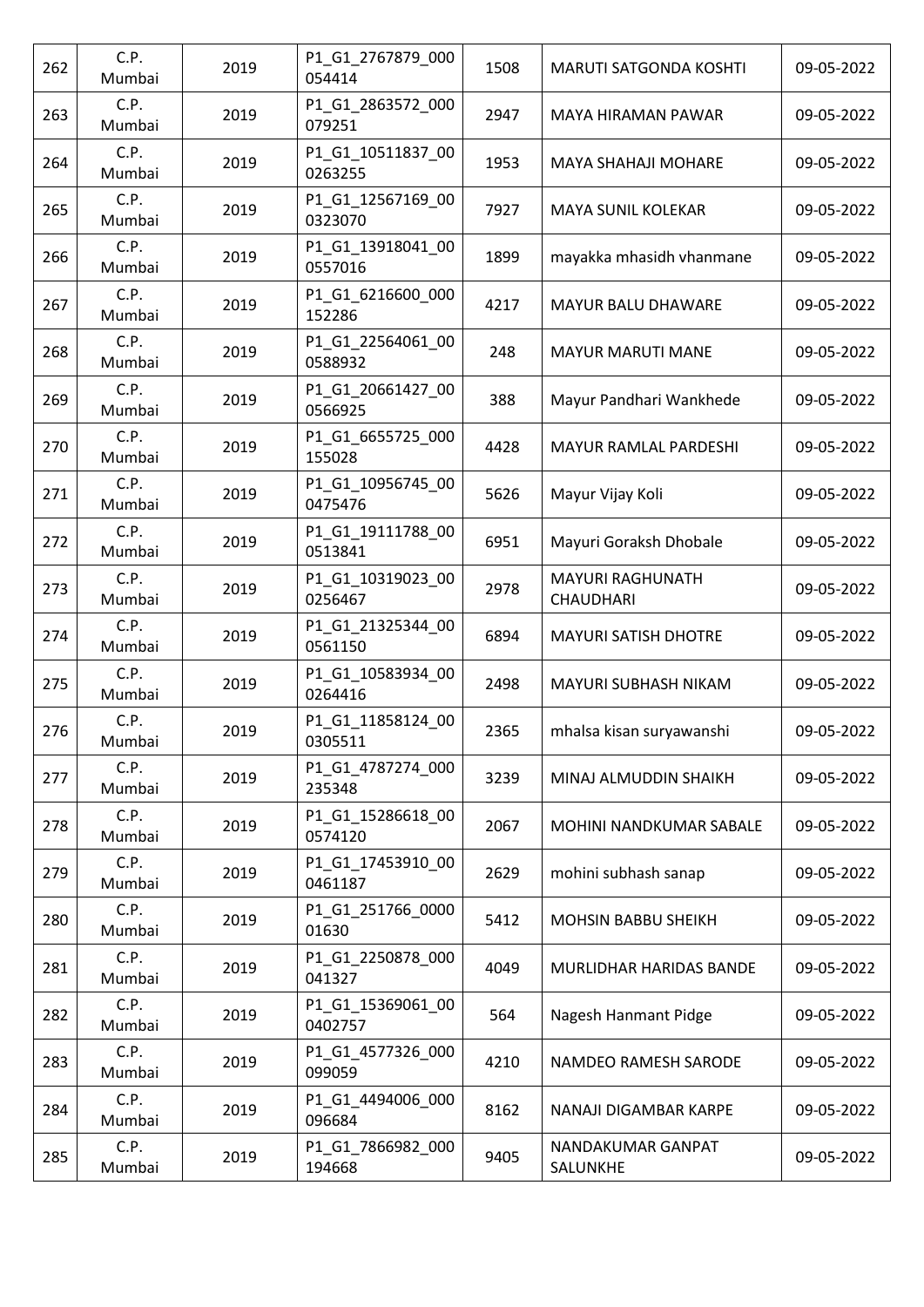| 286 | C.P.<br>Mumbai | 2019 | P1_G1_12064826_00<br>0307145 | 4215 | NARSING BALAJI TANDLE                | 09-05-2022 |
|-----|----------------|------|------------------------------|------|--------------------------------------|------------|
| 287 | C.P.<br>Mumbai | 2019 | P1_G1_6443042_000<br>148587  | 1136 | NAWAL KRISHNA THAKARE                | 09-05-2022 |
| 288 | C.P.<br>Mumbai | 2019 | P1_G1_156481_0001<br>69149   | 6596 | <b>NEHA ARUN MAKHAR</b>              | 09-05-2022 |
| 289 | C.P.<br>Mumbai | 2019 | P1_G1_11327249_00<br>0392883 | 122  | Nikhil Dilip Ghadge                  | 09-05-2022 |
| 290 | C.P.<br>Mumbai | 2019 | P1_G1_15411913_00<br>0412123 | 5197 | NIKHIL JAYANT MASANE                 | 09-05-2022 |
| 291 | C.P.<br>Mumbai | 2019 | P1_G1_11417412_00<br>0288123 | 1680 | NILAM APPASO CHAVAN                  | 10-05-2022 |
| 292 | C.P.<br>Mumbai | 2019 | P1_G1_14152317_00<br>0364351 | 3062 | NILESH GANPAT JADHAV                 | 10-05-2022 |
| 293 | C.P.<br>Mumbai | 2019 | P1_G1_12539463_00<br>0321526 | 2417 | Nishigandha Sanjay Sonawane          | 10-05-2022 |
| 294 | C.P.<br>Mumbai | 2019 | P1_G1_6286585_000<br>547627  | 9224 | NITIN ASHOK NANGARE                  | 10-05-2022 |
| 295 | C.P.<br>Mumbai | 2019 | P1_G1_2652091_000<br>215102  | 1266 | NITIN NIVRUTI CHAVAN                 | 10-05-2022 |
| 296 | C.P.<br>Mumbai | 2019 | P1_G1_12312297_00<br>0313238 | 4458 | NITIN PANDIT DHAGE                   | 10-05-2022 |
| 297 | C.P.<br>Mumbai | 2019 | P1_G1_12851249_00<br>0486084 | 6282 | NITIN SATISH DEOKAR                  | 10-05-2022 |
| 298 | C.P.<br>Mumbai | 2019 | P1_G1_17225399_00<br>0456141 | 9171 | omkar vishnu tikudave                | 10-05-2022 |
| 299 | C.P.<br>Mumbai | 2019 | P1_G1_4076571_000<br>086759  | 291  | PALASH RAJU PATIL                    | 10-05-2022 |
| 300 | C.P.<br>Mumbai | 2019 | P1_G1_16918438_00<br>0444924 | 2650 | pallavi vilas patil                  | 10-05-2022 |
| 301 | C.P.<br>Mumbai | 2019 | P1 G1 5566521 000<br>125029  | 8738 | PANDURANG BHASKAR<br><b>GHARJALE</b> | 10-05-2022 |
| 302 | C.P.<br>Mumbai | 2019 | P1_G1_5204383_000<br>117896  | 371  | PANDURANG KUMAR<br><b>GAIKWAD</b>    | 10-05-2022 |
| 303 | C.P.<br>Mumbai | 2019 | P1_G1_12386485_00<br>0316145 | 9198 | PANKAJ SAHEBRAO MHASKE               | 10-05-2022 |
| 304 | C.P.<br>Mumbai | 2019 | P1_G1_4244026_000<br>112538  | 6057 | PARASHRAM BHIMARAO<br>SAWANT         | 10-05-2022 |
| 305 | C.P.<br>Mumbai | 2019 | P1_G1_21812623_00<br>0573429 | 5021 | PARSHURAM DAMODAR KALE               | 10-05-2022 |
| 306 | C.P.<br>Mumbai | 2019 | P1_G1_7835925_000<br>228642  | 5062 | PAVAN PRALHAD NIKALJE                | 10-05-2022 |
| 307 | C.P.<br>Mumbai | 2019 | P1_G1_15447316_00<br>0400591 | 5076 | PAVAN SUBHASH KAMBLE                 | 10-05-2022 |
| 308 | C.P.<br>Mumbai | 2019 | P1_G1_6076293_000<br>140404  | 6875 | POOJA MOHAN KHAIRE                   | 10-05-2022 |
| 309 | C.P.<br>Mumbai | 2019 | P1_G1_9285053_000<br>227301  | 6955 | POOJA SARJERAO THOKAL                | 10-05-2022 |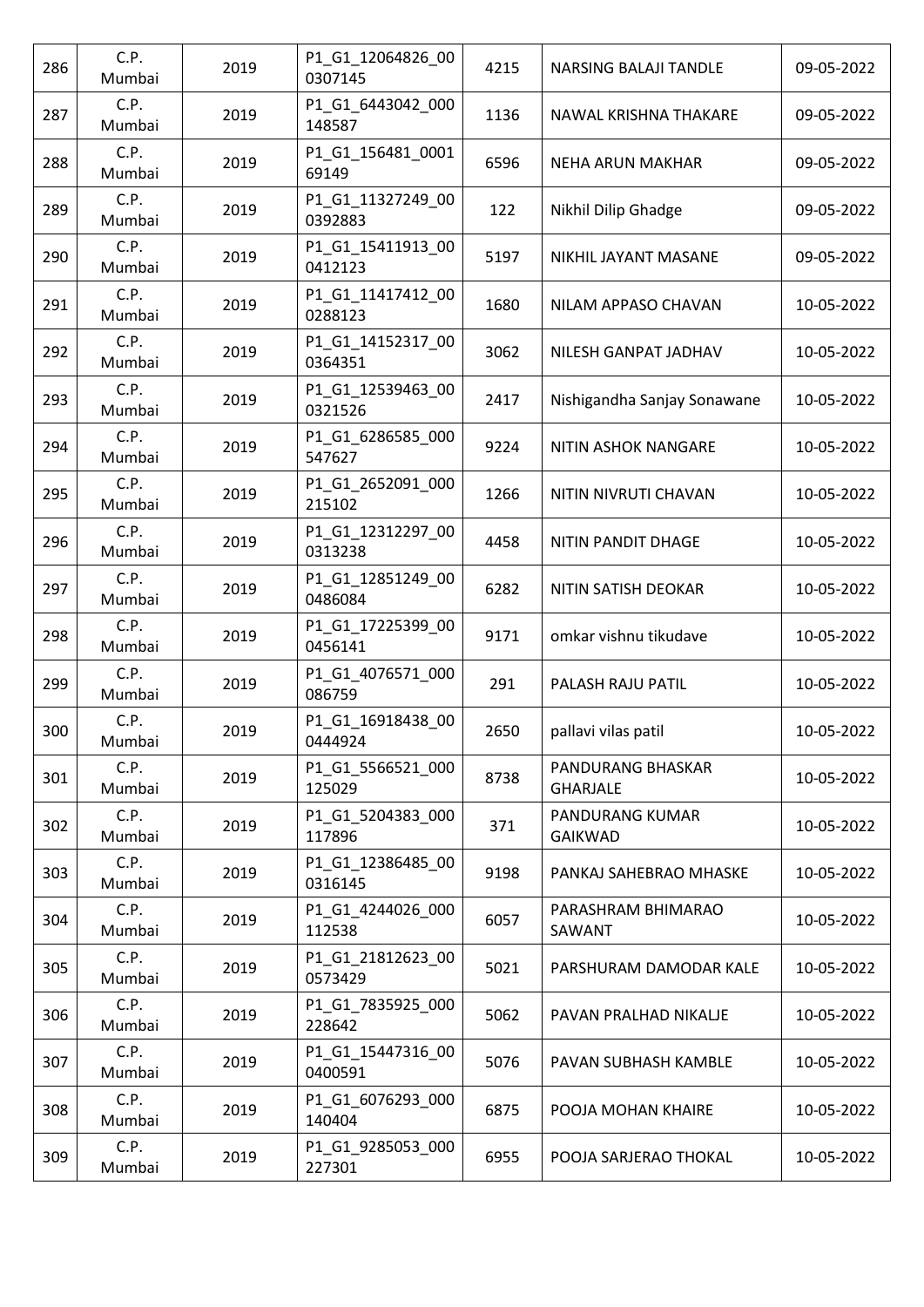| 310 | C.P.<br>Mumbai | 2019 | P1_G1_12816215_00<br>0328497 | 6797 | POOJA VILAS BAKAL                        | 10-05-2022 |
|-----|----------------|------|------------------------------|------|------------------------------------------|------------|
| 311 | C.P.<br>Mumbai | 2019 | P1_G1_4050366_000<br>086266  | 7823 | PRACHI MANGESH BHABAL                    | 10-05-2022 |
| 312 | C.P.<br>Mumbai | 2019 | P1_G1_16821129_00<br>0522917 | 1517 | PRADIP DAULAT DONGARDIVE                 | 10-05-2022 |
| 313 | C.P.<br>Mumbai | 2019 | P1_G1_4017562_000<br>102417  | 524  | <b>PRADIP NARAYAN GHUNE</b>              | 10-05-2022 |
| 314 | C.P.<br>Mumbai | 2019 | P1_G1_11220952_00<br>0282653 | 256  | PRADIP PANDURANG SHINDE                  | 10-05-2022 |
| 315 | C.P.<br>Mumbai | 2019 | P1_G1_18547420_00<br>0567515 | 2512 | PRAJAKTA ANIL DEOKAR                     | 10-05-2022 |
| 316 | C.P.<br>Mumbai | 2019 | P1_G1_8658081_000<br>209497  | 8272 | Prakash Gangaram Sawant                  | 10-05-2022 |
| 317 | C.P.<br>Mumbai | 2019 | P1_G1_12089598_00<br>0575243 | 5317 | PRAKASH HARISHCHANDRA<br><b>MHARSE</b>   | 10-05-2022 |
| 318 | C.P.<br>Mumbai | 2019 | P1_G1_13126918_00<br>0428763 | 936  | PRAMOD ANIL MANE                         | 10-05-2022 |
| 319 | C.P.<br>Mumbai | 2019 | P1_G1_19343155_00<br>0525434 | 6749 | PRANALI JAGADISH SHENDE                  | 10-05-2022 |
| 320 | C.P.<br>Mumbai | 2019 | P1_G1_16057679_00<br>0571813 | 1750 | PRANALI SHIVAJI KATKE                    | 10-05-2022 |
| 321 | C.P.<br>Mumbai | 2019 | P1_G1_6207867_000<br>142143  | 3906 | Prashant Balu Mane                       | 10-05-2022 |
| 322 | C.P.<br>Mumbai | 2019 | P1_G1_4187777_000<br>089236  | 4459 | PRASHANT BHIMRAO<br>RANDHAVE             | 10-05-2022 |
| 323 | C.P.<br>Mumbai | 2019 | P1_G1_10841785_00<br>0271383 | 614  | PRASHANT DADASO KADAM                    | 10-05-2022 |
| 324 | C.P.<br>Mumbai | 2019 | P1_G1_23480712_00<br>0612942 | 3060 | PRASHANT PRATAP PAWAR                    | 10-05-2022 |
| 325 | C.P.<br>Mumbai | 2019 | P1_G1_272006_0000<br>01827   | 3925 | PRATHAMESH RAVINDRASING<br><b>RAJPUT</b> | 10-05-2022 |
| 326 | C.P.<br>Mumbai | 2019 | P1_G1_2832654_000<br>456755  | 4281 | PRATHAMESH VIJAY DHARNE                  | 10-05-2022 |
| 327 | C.P.<br>Mumbai | 2019 | P1_G1_3282189_000<br>067173  | 650  | PRATIK RAMCHANDRA<br>KUTAREKAR           | 10-05-2022 |
| 328 | C.P.<br>Mumbai | 2019 | P1_G1_13284961_00<br>0338803 | 4345 | PRATIK SHRAVAN PATIL                     | 10-05-2022 |
| 329 | C.P.<br>Mumbai | 2019 | P1_G1_13881017_00<br>0354574 | 1823 | PRATIKSHA PRADEEP CHAVAN                 | 10-05-2022 |
| 330 | C.P.<br>Mumbai | 2019 | P1_G1_6122159_000<br>139838  | 1746 | PRATIKSHA SHRIMANT GOFAN                 | 10-05-2022 |
| 331 | C.P.<br>Mumbai | 2019 | P1_G1_9575904_000<br>235785  | 4450 | Pravin Kamlakar Chavan                   | 10-05-2022 |
| 332 | C.P.<br>Mumbai | 2019 | P1_G1_15876632_00<br>0415165 | 9012 | PRAVIN RAMBHAU MESHRAM                   | 10-05-2022 |
| 333 | C.P.<br>Mumbai | 2019 | P1_G1_1885145_000<br>070977  | 5008 | PRAVIN SHANTILAL PAWAR                   | 10-05-2022 |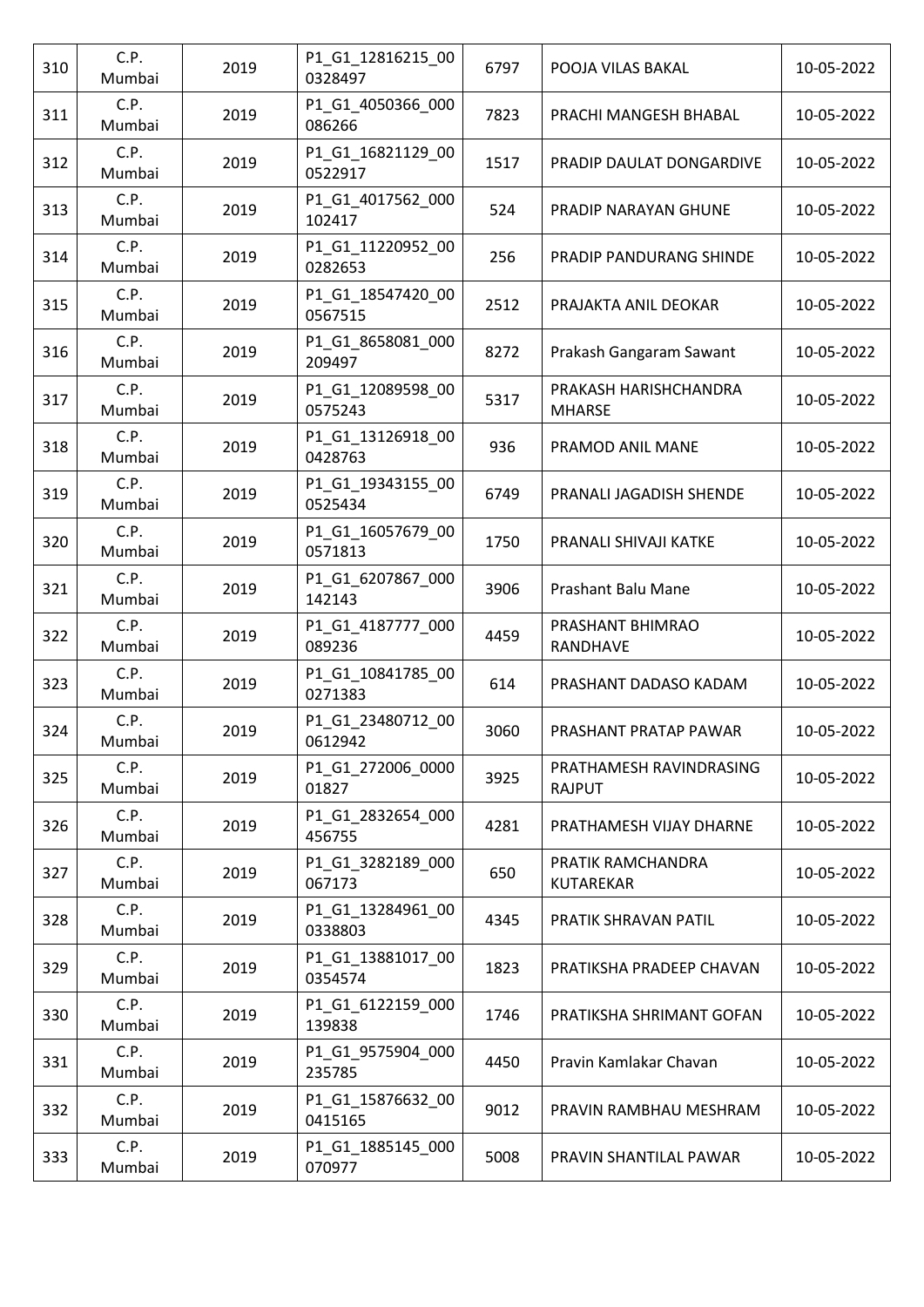| 334 | C.P.<br>Mumbai | 2019 | P1_G1_14690301_00<br>0470172 | 331  | Pravin Tatyaba Avhad                 | 10-05-2022 |
|-----|----------------|------|------------------------------|------|--------------------------------------|------------|
| 335 | C.P.<br>Mumbai | 2019 | P1_G1_20274778_00<br>0543419 | 4423 | PRITAM BHIKA GUJAR                   | 10-05-2022 |
| 336 | C.P.<br>Mumbai | 2019 | P1_G1_12113404_00<br>0309566 | 4261 | PRITAM KAKASAHEB<br><b>VYAVAHARE</b> | 10-05-2022 |
| 337 | C.P.<br>Mumbai | 2019 | P1_G1_8173248_000<br>196720  | 1827 | PRIYANKA BALASAHEB PARKHE            | 10-05-2022 |
| 338 | C.P.<br>Mumbai | 2019 | P1 G1 11260660 00<br>0284657 | 6569 | PRIYANKA HARIDAS SOTAM               | 10-05-2022 |
| 339 | C.P.<br>Mumbai | 2019 | P1_G1_10829693_00<br>0461163 | 7756 | PRIYANKA PRALHAD PAWAR               | 10-05-2022 |
| 340 | C.P.<br>Mumbai | 2019 | P1_G1_12948489_00<br>0330869 | 7594 | PRIYANKA RAJENDRA KEDAR              | 10-05-2022 |
| 341 | C.P.<br>Mumbai | 2019 | P1_G1_12854336_00<br>0328167 | 2626 | PRIYANKA VITTHAL NALAWADE            | 11-05-2022 |
| 342 | C.P.<br>Mumbai | 2019 | P1_G1_7438908_000<br>270272  | 5760 | PUNDALIK RAJENDRA SADGIR             | 11-05-2022 |
| 343 | C.P.<br>Mumbai | 2019 | P1_G1_6706668_000<br>225541  | 6603 | Pushpanjali Ramhari Funde            | 11-05-2022 |
| 344 | C.P.<br>Mumbai | 2019 | P1_G1_3351965_000<br>069447  | 6556 | RACHANA RAMESH GATKAL                | 11-05-2022 |
| 345 | C.P.<br>Mumbai | 2019 | P1_G1_10536958_00<br>0263726 | 9336 | RAHIM NURMAHAMAD<br>RANGREJ          | 11-05-2022 |
| 346 | C.P.<br>Mumbai | 2019 | P1_G1_10455559_00<br>0262699 | 4376 | RAHUL BALASAHEB UGALE                | 11-05-2022 |
| 347 | C.P.<br>Mumbai | 2019 | P1_G1_10491733_00<br>0261826 | 8675 | RAHUL DAGADU PATIL                   | 11-05-2022 |
| 348 | C.P.<br>Mumbai | 2019 | P1_G1_10994001_00<br>0277880 | 4279 | RAHUL DNYANESHWAR ARJUN              | 11-05-2022 |
| 349 | C.P.<br>Mumbai | 2019 | P1_G1_391233_0000<br>03844   | 1262 | RAHUL SHALIGRAM KASTURE              | 11-05-2022 |
| 350 | C.P.<br>Mumbai | 2019 | P1_G1_342200_0000<br>30609   | 1197 | RAHULKUMAR MADHUKAR<br><b>GAWAI</b>  | 11-05-2022 |
| 351 | C.P.<br>Mumbai | 2019 | P1_G1_18364625_00<br>0487467 | 1763 | RAJASHRI SAMPAT KHOT                 | 11-05-2022 |
| 352 | C.P.<br>Mumbai | 2019 | P1_G1_9403960_000<br>250153  | 8103 | RAJENDRA BALASO DHAMAL               | 11-05-2022 |
| 353 | C.P.<br>Mumbai | 2019 | P1_G1_9892223_000<br>294857  | 943  | RAJENDRA LAHU KOLI                   | 11-05-2022 |
| 354 | C.P.<br>Mumbai | 2019 | P1_G1_13326869_00<br>0341559 | 1091 | RAJENDRA SUBHASH SHINDE              | 11-05-2022 |
| 355 | C.P.<br>Mumbai | 2019 | P1_G1_16053822_00<br>0420456 | 386  | RAJENDRA TANAJI MANE                 | 11-05-2022 |
| 356 | C.P.<br>Mumbai | 2019 | P1_G1_261528_0000<br>01740   | 6288 | rajesh chandrakant magare            | 11-05-2022 |
| 357 | C.P.<br>Mumbai | 2019 | P1_G1_1824526_000<br>032445  | 3227 | RAJU KALLAPPA PATIL                  | 11-05-2022 |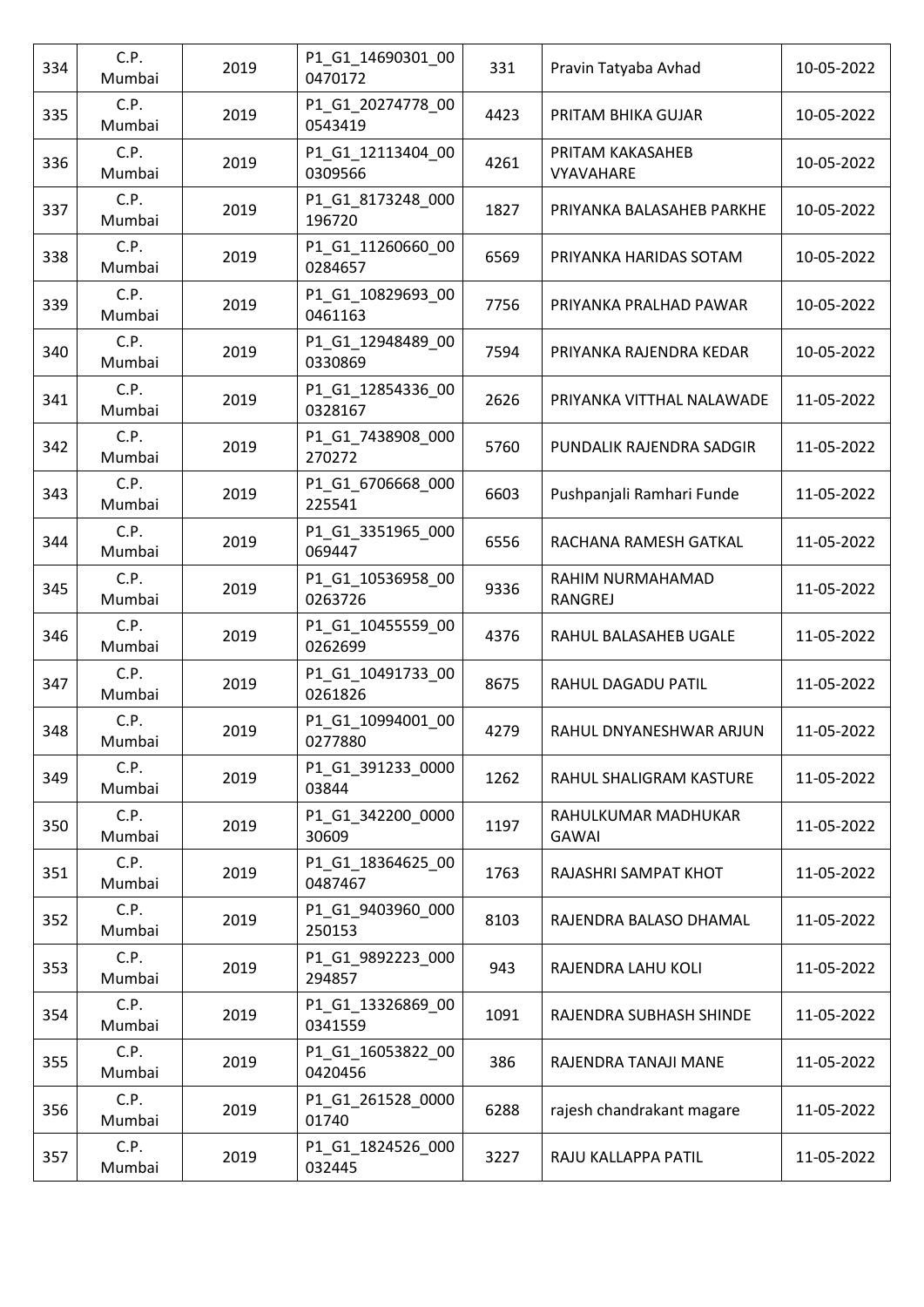| 358 | C.P.<br>Mumbai | 2019 | P1_G1_17239689_00<br>0453910 | 8942 | RAMDAS TANAJI PATIL                  | 11-05-2022 |
|-----|----------------|------|------------------------------|------|--------------------------------------|------------|
| 359 | C.P.<br>Mumbai | 2019 | P1_G1_19226252_00<br>0512576 | 857  | RAMVILAS EKNATH SHENDE               | 11-05-2022 |
| 360 | C.P.<br>Mumbai | 2019 | P1_G1_7975812_000<br>189661  | 1045 | RAVIKANT GOVIND LINGALE              | 11-05-2022 |
| 361 | C.P.<br>Mumbai | 2019 | P1_G1_15310803_00<br>0573136 | 8122 | Ravikant Ratnakar Raut               | 11-05-2022 |
| 362 | C.P.<br>Mumbai | 2019 | P1 G1 11205760 00<br>0325902 | 4259 | RAVINDRA YASHVANT<br><b>CHOUGULE</b> | 11-05-2022 |
| 363 | C.P.<br>Mumbai | 2019 | P1_G1_20415630_00<br>0545438 | 8885 | RAVIRAJ SANJAY SHELKE                | 11-05-2022 |
| 364 | C.P.<br>Mumbai | 2019 | P1_G1_14216853_00<br>0366431 | 7499 | RENUKA RAMESH WAGH                   | 11-05-2022 |
| 365 | C.P.<br>Mumbai | 2019 | P1_G1_6246308_000<br>170977  | 2608 | RESHMI RAM TUMBADE                   | 11-05-2022 |
| 366 | C.P.<br>Mumbai | 2019 | P1_G1_6577680_000<br>176309  | 5204 | RINKESH BHAUSAHEB DHULE              | 11-05-2022 |
| 367 | C.P.<br>Mumbai | 2019 | P1_G1_7672443_000<br>181355  | 9068 | ROHAN KESHAV WALUKAR                 | 11-05-2022 |
| 368 | C.P.<br>Mumbai | 2019 | P1_G1_22511482_00<br>0596161 | 724  | ROSHAN SHAMRAO BUNGE                 | 11-05-2022 |
| 369 | C.P.<br>Mumbai | 2019 | P1_G1_10479855_00<br>0261176 | 95   | ROSHAN SHIVSHANKAR DHANI             | 11-05-2022 |
| 370 | C.P.<br>Mumbai | 2019 | P1_G1_2639558_000<br>079606  | 1623 | Roshni Sanjay Ugale                  | 11-05-2022 |
| 371 | C.P.<br>Mumbai | 2019 | P1_G1_8341351_000<br>249970  | 7905 | rupali balu pawar                    | 11-05-2022 |
| 372 | C.P.<br>Mumbai | 2019 | P1_G1_30178569_00<br>0807555 | 7531 | <b>RUPALI BAPU PAGAR</b>             | 11-05-2022 |
| 373 | C.P.<br>Mumbai | 2019 | P1 G1 3716309 000<br>077333  | 25   | RUSHIKESH GAUTAM KAMBLE              | 11-05-2022 |
| 374 | C.P.<br>Mumbai | 2019 | P1 G1 10698541 00<br>0269693 | 5251 | RUSHIKESH GULAB WABLE                | 11-05-2022 |
| 375 | C.P.<br>Mumbai | 2019 | P1 G1 8483327 000<br>300057  | 1599 | RUTUJA PINTU CHOUGALE                | 11-05-2022 |
| 376 | C.P.<br>Mumbai | 2019 | P1_G1_2441460_000<br>045914  | 7673 | RUTUJA VITHOBA MASAL                 | 11-05-2022 |
| 377 | C.P.<br>Mumbai | 2019 | P1 G1 19960979 00<br>0532260 | 9298 | SACHIN BHAURAO SANAP                 | 11-05-2022 |
| 378 | C.P.<br>Mumbai | 2019 | P1_G1_14575526_00<br>0374866 | 6177 | SACHIN KISAN POL                     | 11-05-2022 |
| 379 | C.P.<br>Mumbai | 2019 | P1 G1 6938234 000<br>165540  | 8955 | SACHIN SANJAY DALVI                  | 11-05-2022 |
| 380 | C.P.<br>Mumbai | 2019 | P1_G1_5595968_000<br>125602  | 9153 | SACHIN SHIVAJI PAWAR                 | 11-05-2022 |
| 381 | C.P.<br>Mumbai | 2019 | P1_G1_19754162_00<br>0740835 | 9370 | <b>SACHIN VANKATESH</b><br>KANGUTKAR | 11-05-2022 |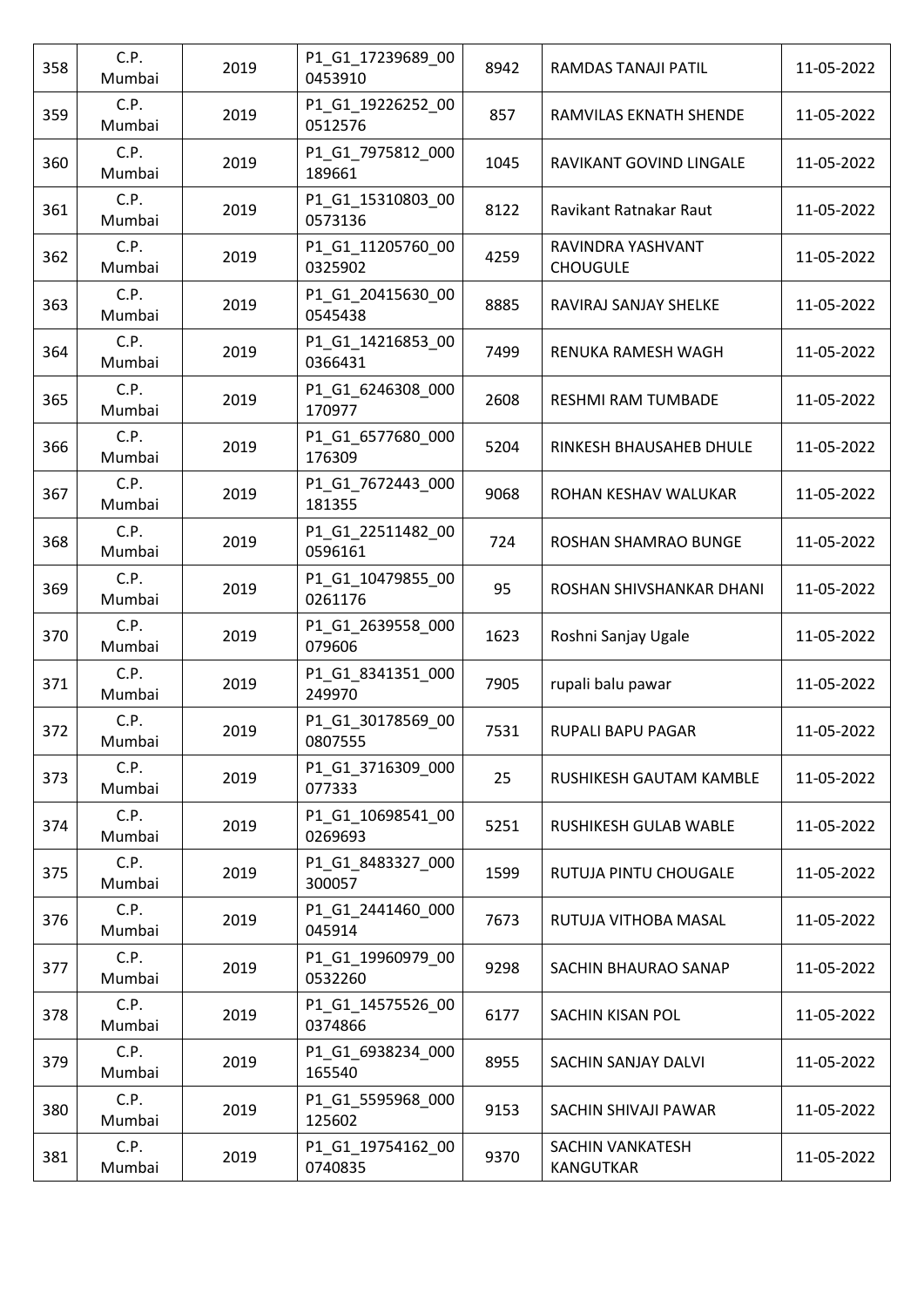| 382 | C.P.<br>Mumbai | 2019 | P1_G1_9684118_000<br>468922  | 9165 | SACHIN VITTHAL BADGUJAR                | 11-05-2022 |
|-----|----------------|------|------------------------------|------|----------------------------------------|------------|
| 383 | C.P.<br>Mumbai | 2019 | P1_G1_11019294_00<br>0276095 | 2977 | SADHANA SAVAJI BENDAGA                 | 11-05-2022 |
| 384 | C.P.<br>Mumbai | 2019 | P1_G1_6867835_000<br>163304  | 717  | SAGAR KHANDERAO DIGHOLE                | 11-05-2022 |
| 385 | C.P.<br>Mumbai | 2019 | P1_G1_21392245_00<br>0562540 | 3160 | SAGAR MAHADEV HINDOLE                  | 11-05-2022 |
| 386 | C.P.<br>Mumbai | 2019 | P1_G1_4397580_000<br>094437  | 8867 | SAHIL RAJESH CHAVAN                    | 11-05-2022 |
| 387 | C.P.<br>Mumbai | 2019 | P1_G1_12007083_00<br>0328821 | 875  | sainath shamarao amate                 | 11-05-2022 |
| 388 | C.P.<br>Mumbai | 2019 | P1_G1_7316912_000<br>172256  | 46   | SAINATH VIRBHADRA<br>SONTAKKE          | 11-05-2022 |
| 389 | C.P.<br>Mumbai | 2019 | P1_G1_8768053_000<br>212367  | 3769 | SAIRAM DIGAMBAR JADHAV                 | 11-05-2022 |
| 390 | C.P.<br>Mumbai | 2019 | P1_G1_10368882_00<br>0311884 | 4127 | SAMADHAN JANARDHAN<br><b>GAIKWAD</b>   | 11-05-2022 |
| 391 | C.P.<br>Mumbai | 2019 | P1_G1_10032602_00<br>0252565 | 2541 | SAMIKSHA GOWARDHAN<br>AMZARE           | 12-05-2022 |
| 392 | C.P.<br>Mumbai | 2019 | P1_G1_6052701_000<br>140407  | 6778 | SAMINA RAHIM SHAIKH                    | 12-05-2022 |
| 393 | C.P.<br>Mumbai | 2019 | P1_G1_7506244_000<br>685000  | 6357 | SANDEEP VISHVANATH RANE                | 12-05-2022 |
| 394 | C.P.<br>Mumbai | 2019 | P1_G1_11070091_00<br>0277882 | 4280 | SANDESH BAJIRAO NALAWADE               | 12-05-2022 |
| 395 | C.P.<br>Mumbai | 2019 | P1_G1_9057088_000<br>221161  | 8248 | SANDIP MARUTI JAGTAP                   | 12-05-2022 |
| 396 | C.P.<br>Mumbai | 2019 | P1_G1_8142387_000<br>199258  | 5620 | SANDIP SANJAY ZAGADE                   | 12-05-2022 |
| 397 | C.P.<br>Mumbai | 2019 | P1 G1 7270561 000<br>170566  | 1369 | Santosh Bapurao Kadam                  | 12-05-2022 |
| 398 | C.P.<br>Mumbai | 2019 | P1 G1 11685846 00<br>0365483 | 1331 | SANTOSH HANAMANT KADAM                 | 12-05-2022 |
| 399 | C.P.<br>Mumbai | 2019 | P1 G1 3092546 000<br>062576  | 1025 | SANTOSH SURYABHAN<br>JAGADALE          | 12-05-2022 |
| 400 | C.P.<br>Mumbai | 2019 | P1_G1_5856794_000<br>133232  | 6543 | SARIKA ATMARAM KARADE                  | 12-05-2022 |
| 401 | C.P.<br>Mumbai | 2019 | P1 G1 7348784 000<br>172885  | 7987 | SARIKA KRUSHNA GOLHE                   | 12-05-2022 |
| 402 | C.P.<br>Mumbai | 2019 | P1_G1_10480240_00<br>0326423 | 2871 | <b>SARITA BABURAO</b><br>BASARAVADAKAR | 12-05-2022 |
| 403 | C.P.<br>Mumbai | 2019 | P1 G1 10881155 00<br>0272016 | 6711 | SARLA ANANDA MANDE                     | 12-05-2022 |
| 404 | C.P.<br>Mumbai | 2019 | P1_G1_23529543_00<br>0679642 | 9017 | SASHANK HARESH TARE                    | 12-05-2022 |
| 405 | C.P.<br>Mumbai | 2019 | P1_G1_5774905_000<br>131104  | 1270 | SATISH POPAT BORSE                     | 12-05-2022 |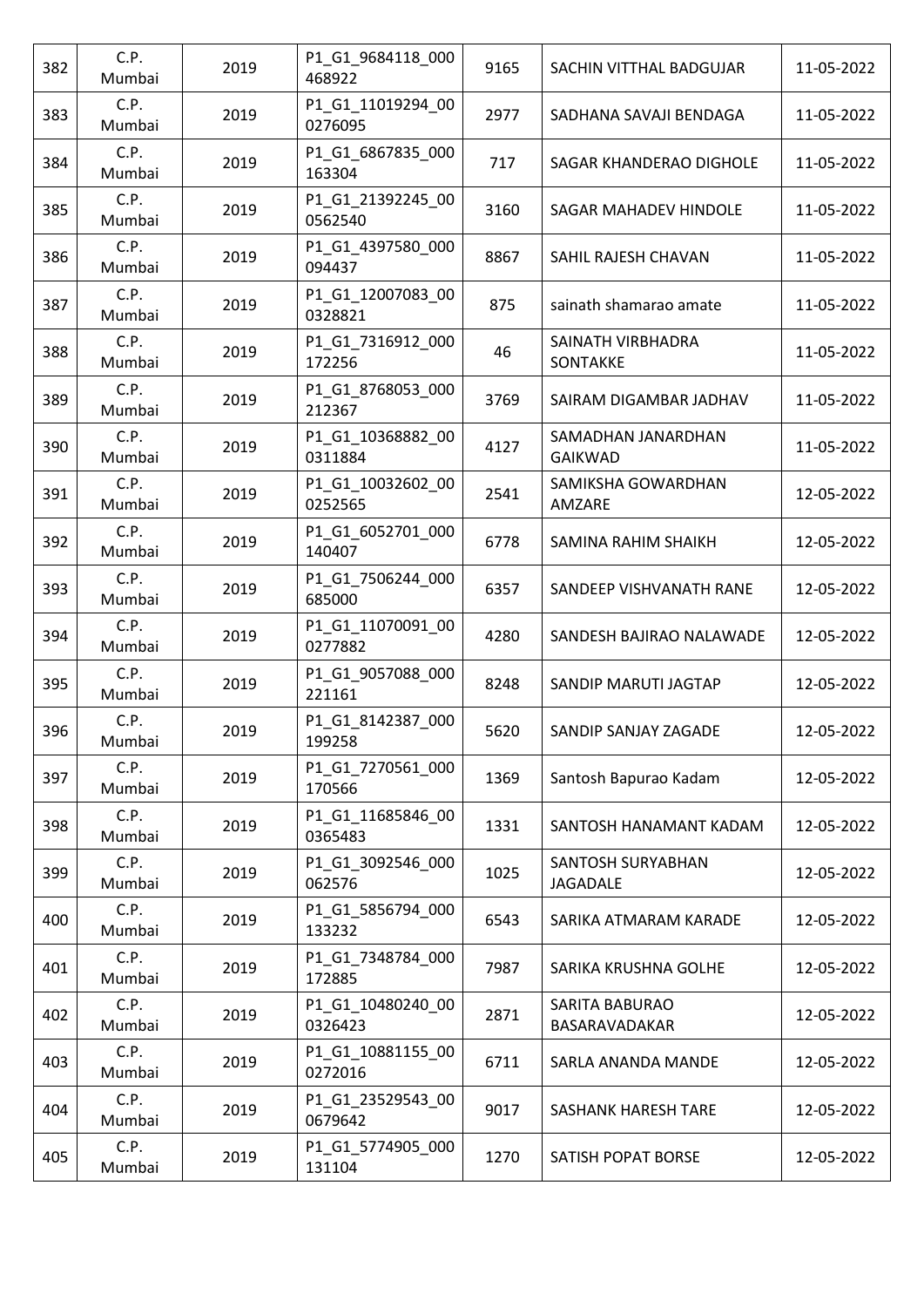| 406 | C.P.<br>Mumbai | 2019 | P1_G1_16595339_00<br>0572138 | 7216 | Sayali Deepak Waghmare                      | 12-05-2022 |
|-----|----------------|------|------------------------------|------|---------------------------------------------|------------|
| 407 | C.P.<br>Mumbai | 2019 | P1_G1_12346105_00<br>0321676 | 2479 | SAYALI RAVINDRA DEVALEKAR                   | 12-05-2022 |
| 408 | C.P.<br>Mumbai | 2019 | P1 G1 14648732 00<br>0378356 | 6892 | SHABANA VASIM MAKANDAR                      | 12-05-2022 |
| 409 | C.P.<br>Mumbai | 2019 | P1_G1_1532685_000<br>026201  | 6276 | <b>SHAIKH HANIF GULAB</b>                   | 12-05-2022 |
| 410 | C.P.<br>Mumbai | 2019 | P1_G1_8912742_000<br>325845  | 5371 | SHANKAR DAGADU PATIL                        | 12-05-2022 |
| 411 | C.P.<br>Mumbai | 2019 | P1_G1_1801179_000<br>240104  | 1387 | SHANKAR SADASHIV JANKAR                     | 12-05-2022 |
| 412 | C.P.<br>Mumbai | 2019 | P1_G1_3896834_000<br>152001  | 595  | <b>SHASHANK MANOHAR</b><br><b>KHATAVKAR</b> | 12-05-2022 |
| 413 | C.P.<br>Mumbai | 2019 | P1_G1_931337_0000<br>14238   | 6054 | SHASHIKANT BALASO POWAR                     | 12-05-2022 |
| 414 | C.P.<br>Mumbai | 2019 | P1_G1_6842694_000<br>160673  | 299  | SHASHIKANT NANA JEJURE                      | 12-05-2022 |
| 415 | C.P.<br>Mumbai | 2019 | P1_G1_17030898_00<br>0450715 | 7719 | Shital Javahar Mane                         | 12-05-2022 |
| 416 | C.P.<br>Mumbai | 2019 | P1_G1_21975388_00<br>0638945 | 8987 | SHIVAJI MADHUKAR<br>WAGHMODE                | 12-05-2022 |
| 417 | C.P.<br>Mumbai | 2019 | P1_G1_4685976_000<br>101458  | 1040 | SHIVAJI RAMPRASAD SANGALE                   | 12-05-2022 |
| 418 | C.P.<br>Mumbai | 2019 | P1_G1_4906416_000<br>272446  | 8771 | SHOBHASING SHIVAJI<br><b>BHALERAO</b>       | 12-05-2022 |
| 419 | C.P.<br>Mumbai | 2019 | P1_G1_19324785_00<br>0594909 | 3130 | <b>SHREYAS DATTATRAY PAWAR</b>              | 12-05-2022 |
| 420 | C.P.<br>Mumbai | 2019 | P1_G1_5427680_000<br>121459  | 321  | SHRIKANT MALHARI DAWANE                     | 12-05-2022 |
| 421 | C.P.<br>Mumbai | 2019 | P1 G1 2176043 000<br>066136  | 5072 | SHRIKRUSHNA WASUDEORAO<br><b>MANDHARE</b>   | 12-05-2022 |
| 422 | C.P.<br>Mumbai | 2019 | P1 G1 11162457 00<br>0386105 | 8862 | SHUBHAM BABASAHEB KORDE                     | 12-05-2022 |
| 423 | C.P.<br>Mumbai | 2019 | P1_G1_5533536_000<br>124200  | 9399 | SHUBHAM SURESH INGALE                       | 12-05-2022 |
| 424 | C.P.<br>Mumbai | 2019 | P1_G1_10130169_00<br>0567114 | 8818 | SHYAM DALSINGH SHIPNE                       | 12-05-2022 |
| 425 | C.P.<br>Mumbai | 2019 | P1_G1_12202414_00<br>0768701 | 6742 | SOHA ANANDRAO CHAVAN                        | 12-05-2022 |
| 426 | C.P.<br>Mumbai | 2019 | P1_G1_9300641_000<br>228231  | 7895 | SONALI GAJANAN SANAS                        | 12-05-2022 |
| 427 | C.P.<br>Mumbai | 2019 | P1_G1_8329138_000<br>222040  | 7219 | SONALI LALASO MOHITE                        | 12-05-2022 |
| 428 | C.P.<br>Mumbai | 2019 | P1_G1_10450068_00<br>0309036 | 1638 | SONALI VITTHAL THANGE                       | 12-05-2022 |
| 429 | C.P.<br>Mumbai | 2019 | P1_G1_7580706_000<br>178191  | 3730 | SUDHAKAR ANNASO OLEKAR                      | 12-05-2022 |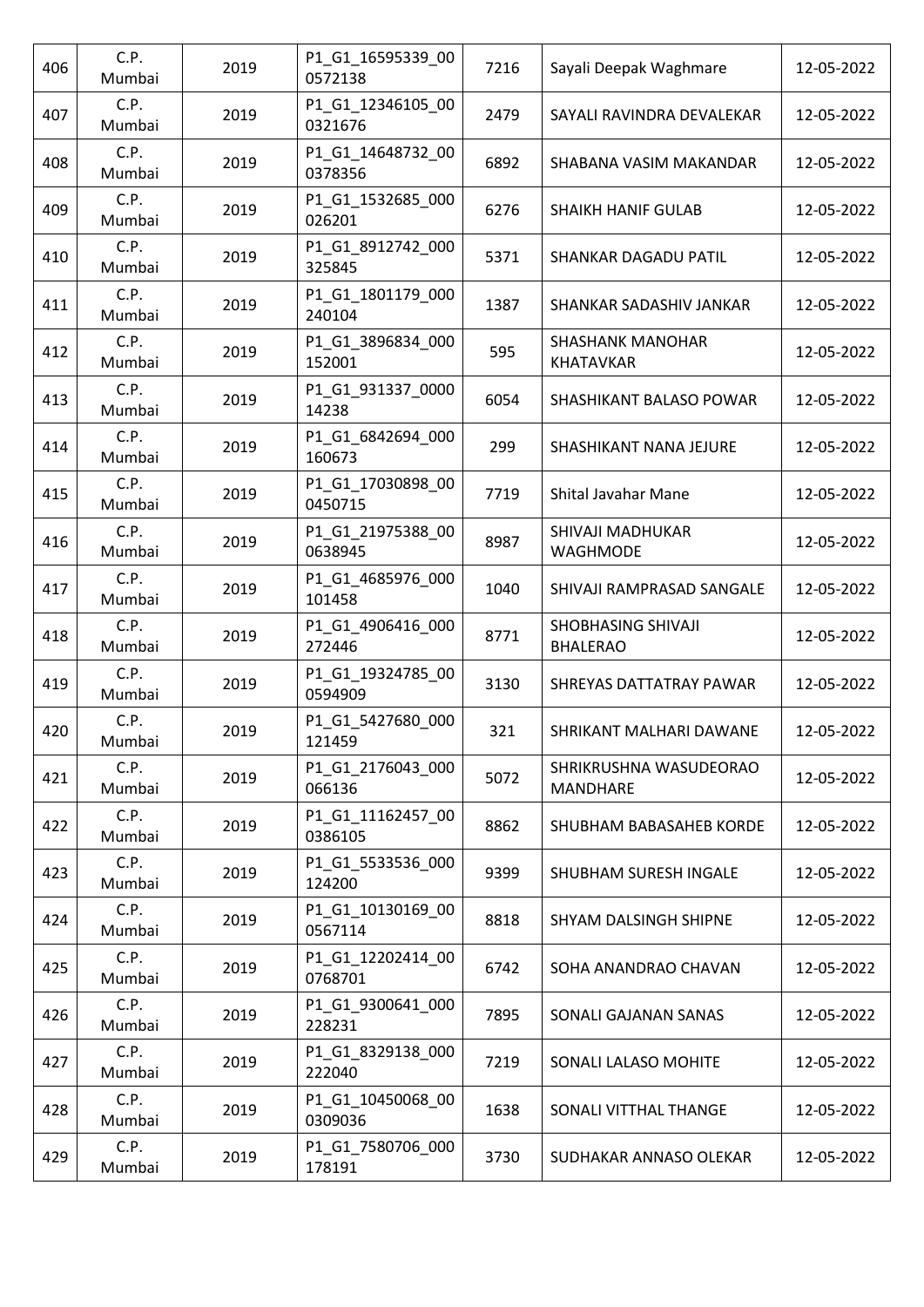| 430 | C.P.<br>Mumbai | 2019 | P1_G1_12124611_00<br>0310614 | 3990 | SUHAS BAPURAO WAGHMODE               | 12-05-2022 |
|-----|----------------|------|------------------------------|------|--------------------------------------|------------|
| 431 | C.P.<br>Mumbai | 2019 | P1_G1_15378236_00<br>0402694 | 5049 | <b>SUHAS NANASAHEB</b><br>KHANDAGALE | 12-05-2022 |
| 432 | C.P.<br>Mumbai | 2019 | P1_G1_9308331_000<br>326630  | 2335 | <b>SUJATA DILIP LONDHE</b>           | 12-05-2022 |
| 433 | C.P.<br>Mumbai | 2019 | P1_G1_5628153_000<br>219730  | 2751 | SUJATA SAMPAT SABLE                  | 12-05-2022 |
| 434 | C.P.<br>Mumbai | 2019 | P1_G1_4679498_000<br>114644  | 9087 | SUNIL UTTAMRAO SONSALE               | 12-05-2022 |
| 435 | C.P.<br>Mumbai | 2019 | P1_G1_9989681_000<br>248802  | 2878 | <b>SUNITA BALAJI MORE</b>            | 12-05-2022 |
| 436 | C.P.<br>Mumbai | 2019 | P1_G1_16629838_00<br>0436072 | 5485 | <b>SURAJ BAPU MHETRE</b>             | 12-05-2022 |
| 437 | C.P.<br>Mumbai | 2019 | P1_G1_12775097_00<br>0325980 | 4224 | <b>SURAJ NARADAS BHOIR</b>           | 12-05-2022 |
| 438 | C.P.<br>Mumbai | 2019 | P1_G1_13226869_00<br>0336186 | 7172 | SURBHI SANJAY MESHRAM                | 12-05-2022 |
| 439 | C.P.<br>Mumbai | 2019 | P1_G1_1911248_000<br>103553  | 5108 | <b>SURESH BALAJIRAO GITTE</b>        | 12-05-2022 |
| 440 | C.P.<br>Mumbai | 2019 | P1_G1_14232299_00<br>0394890 | 499  | SURESH NAVNATH SANGLE                | 12-05-2022 |
| 441 | C.P.<br>Mumbai | 2019 | P1_G1_14719967_00<br>0379758 | 3189 | <b>SUSHANT NANASO PATIL</b>          | 13-05-2022 |
| 442 | C.P.<br>Mumbai | 2019 | P1_G1_2970800_000<br>645696  | 1535 | Swapnali Satish Kindre               | 13-05-2022 |
| 443 | C.P.<br>Mumbai | 2019 | P1_G1_13961114_00<br>0356755 | 4223 | <b>SWAPNIL PANDURANG PATIL</b>       | 13-05-2022 |
| 444 | C.P.<br>Mumbai | 2019 | P1_G1_17195250_00<br>0461384 | 5052 | Swapnil Ramesh Ramteke               | 13-05-2022 |
| 445 | C.P.<br>Mumbai | 2019 | P1_G1_15831964_00<br>0415623 | 3741 | SWAPNIL SUBHASH SHINGADE             | 13-05-2022 |
| 446 | C.P.<br>Mumbai | 2019 | P1_G1_3278272_000<br>066916  | 4331 | SWAPNIL VISHNU CHOUGULE              | 13-05-2022 |
| 447 | C.P.<br>Mumbai | 2019 | P1_G1_1535838_000<br>025932  | 9372 | <b>TANAJI LAXMAN SHEDAGE</b>         | 13-05-2022 |
| 448 | C.P.<br>Mumbai | 2019 | P1_G1_24028679_00<br>0629184 | 7612 | Tanvi Sahebrao Karad                 | 13-05-2022 |
| 449 | C.P.<br>Mumbai | 2019 | P1_G1_21157668_00<br>0669218 | 6151 | <b>TARACHAND POPAT MORE</b>          | 13-05-2022 |
| 450 | C.P.<br>Mumbai | 2019 | P1_G1_23544645_00<br>0615828 | 2406 | TEJASWINI ANIL KHANDAGALE            | 13-05-2022 |
| 451 | C.P.<br>Mumbai | 2019 | P1_G1_16259408_00<br>0425483 | 6046 | tikaram premsing rathod              | 13-05-2022 |
| 452 | C.P.<br>Mumbai | 2019 | P1_G1_3305078_000<br>067833  | 9408 | TUSHAR SURESH SAWANT                 | 13-05-2022 |
| 453 | C.P.<br>Mumbai | 2019 | P1_G1_21196665_00<br>0569847 | 3760 | UDDESH KOMALDAS MAHANT               | 13-05-2022 |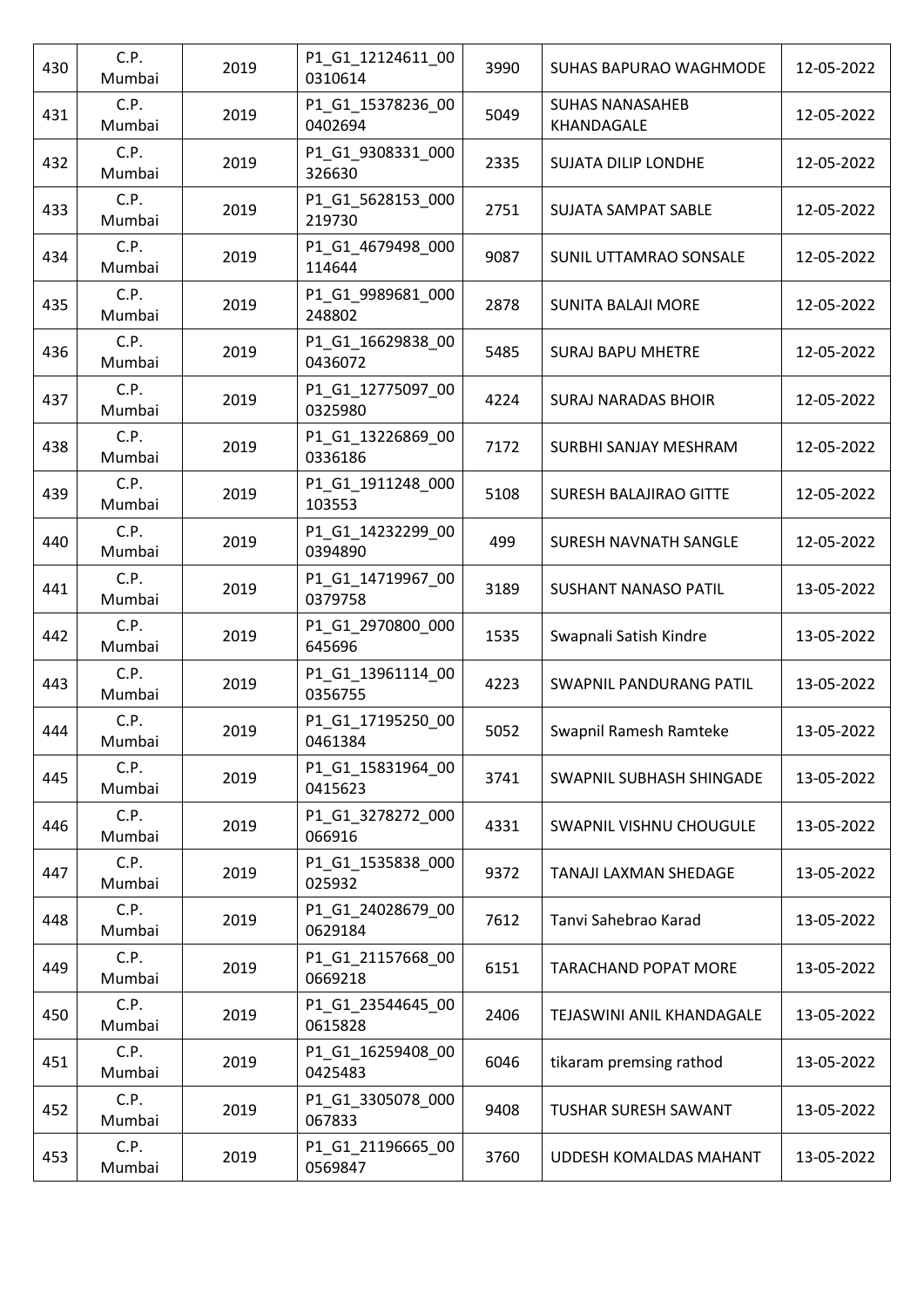| 454 | C.P.<br>Mumbai | 2019 | P1_G1_21014624_00<br>0668804 | 7551 | UMA DATTATRAYA DUGANE                       | 13-05-2022 |
|-----|----------------|------|------------------------------|------|---------------------------------------------|------------|
| 455 | C.P.<br>Mumbai | 2019 | P1_G1_13191181_00<br>0335248 | 1601 | <b>UMA RAJU DARODE</b>                      | 13-05-2022 |
| 456 | C.P.<br>Mumbai | 2019 | P1_G1_2660792_000<br>051697  | 4265 | <b>UMESH ASHOK KALE</b>                     | 13-05-2022 |
| 457 | C.P.<br>Mumbai | 2019 | P1_G1_11701172_00<br>0296299 | 1461 | UMESH GULAB KEDAR                           | 13-05-2022 |
| 458 | C.P.<br>Mumbai | 2019 | P1_G1_4740165_000<br>102883  | 208  | Umesh Mahadev Kolekar                       | 13-05-2022 |
| 459 | C.P.<br>Mumbai | 2019 | P1_G1_14957381_00<br>0386540 | 8242 | UNMESH ANANDRAO KANASE                      | 13-05-2022 |
| 460 | C.P.<br>Mumbai | 2019 | P1_G1_16730854_00<br>0440327 | 2792 | UTTARA GULAB PAUNIKAR                       | 13-05-2022 |
| 461 | C.P.<br>Mumbai | 2019 | P1_G1_5028553_000<br>125590  | 3316 | VAIBHAV KERBA SAWANT                        | 13-05-2022 |
| 462 | C.P.<br>Mumbai | 2019 | P1_G1_2315897_000<br>043623  | 5534 | VAIBHAV VAIJANATH LINGAYAT                  | 13-05-2022 |
| 463 | C.P.<br>Mumbai | 2019 | P1_G1_15735625_00<br>0410371 | 5409 | VAIBHAV VISHNU ZUJAM                        | 13-05-2022 |
| 464 | C.P.<br>Mumbai | 2019 | P1_G1_19667045_00<br>0526972 | 1565 | Vaishali Dasharath Mane                     | 13-05-2022 |
| 465 | C.P.<br>Mumbai | 2019 | P1_G1_6257149_000<br>172398  | 2550 | <b>VAISHNAVI BHARAT LONDHE</b>              | 13-05-2022 |
| 466 | C.P.<br>Mumbai | 2019 | P1_G1_5313858_000<br>119297  | 2929 | <b>VARSHARANI GOPINATH</b><br><b>JADHAV</b> | 13-05-2022 |
| 467 | C.P.<br>Mumbai | 2019 | P1_G1_6425272_000<br>148052  | 1039 | VASISTHA MARUTI LANDE                       | 13-05-2022 |
| 468 | C.P.<br>Mumbai | 2019 | P1_G1_5379557_000<br>120373  | 6405 | <b>VIJAY BHIKAJI NAGARE</b>                 | 13-05-2022 |
| 469 | C.P.<br>Mumbai | 2019 | P1_G1_15495256_00<br>0402202 | 8200 | <b>VIJAY GANESH LAD</b>                     | 13-05-2022 |
| 470 | C.P.<br>Mumbai | 2019 | P1_G1_8302722_000<br>199248  | 8262 | <b>VIJAY GOVIND PATIL</b>                   | 13-05-2022 |
| 471 | C.P.<br>Mumbai | 2019 | P1_G1_15286634_00<br>0565551 | 7036 | <b>VIJAYA SHIVDAS KHAMKAR</b>               | 13-05-2022 |
| 472 | C.P.<br>Mumbai | 2019 | P1_G1_3809967_000<br>195748  | 8764 | <b>VIKAS BHUJANG GAIKWAD</b>                | 13-05-2022 |
| 473 | C.P.<br>Mumbai | 2019 | P1_G1_14542780_00<br>0375956 | 9378 | VIKRAM ANANDA PAWAR                         | 13-05-2022 |
| 474 | C.P.<br>Mumbai | 2019 | P1_G1_3657842_000<br>077156  | 9396 | VINOD MADHUKAR DARADE                       | 13-05-2022 |
| 475 | C.P.<br>Mumbai | 2019 | P1_G1_10603107_00<br>0268574 | 4252 | <b>VINOD PANDIT RATHOD</b>                  | 13-05-2022 |
| 476 | C.P.<br>Mumbai | 2019 | P1_G1_9506478_000<br>234402  | 3115 | VINOD SHAMRAO RATHOD                        | 13-05-2022 |
| 477 | C.P.<br>Mumbai | 2019 | P1_G1_21572880_00<br>0567447 | 4421 | <b>VISHAL POPAT MANDLE</b>                  | 13-05-2022 |